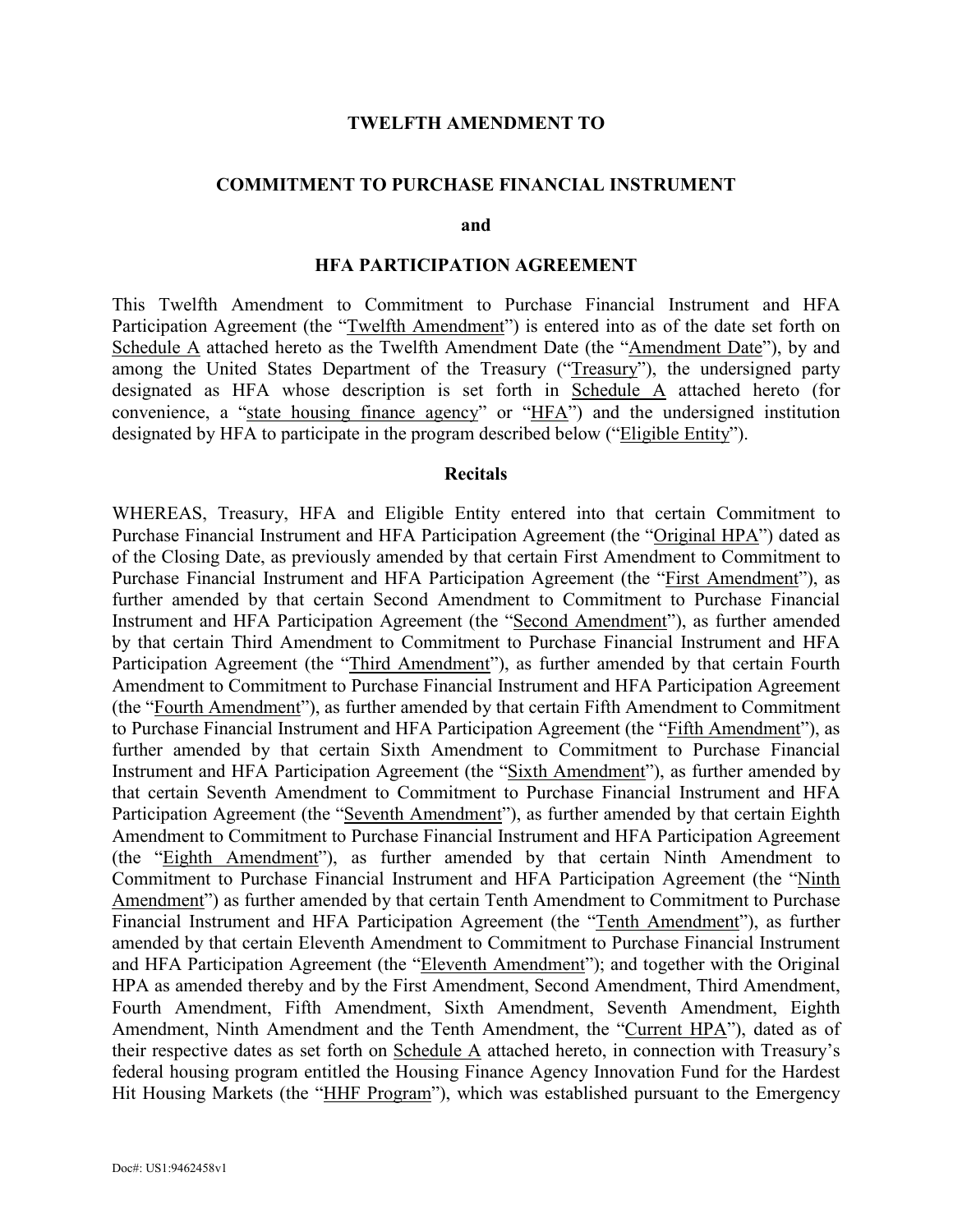Economic Stabilization Act of 2008 (P.L. 110-343), as amended, as the same may be amended from time to time (" $EESA$ ");

WHEREAS, HFA and Eligible Entity submitted a request to Treasury to make certain revisions to their Service Schedules and Permitted Expenses, as applicable, and Treasury has agreed to the same;

WHEREAS, HFA, Eligible Entity and Treasury wish to enter into this Twelfth Amendment to document all approved modifications to the Service Schedules and Permitted Expenses, as applicable;

Accordingly, in consideration of the representations, warranties, and mutual agreements set forth herein and for other good and valuable consideration, the receipt and sufficiency of which are hereby acknowledged, Treasury, HFA and Eligible Entity agree as follows.

#### **Agreement**

#### **1. Amendments**

A. Definitions. All references in the Current HPA to the "Agreement" shall mean the Current HPA, as further amended by this Twelfth Amendment; and all references in the Current HPA to Schedules A or B shall mean the Schedules A or B attached to this Twelfth Amendment. All references herein to the "HPA" shall mean the Current HPA, as further amended by this Twelfth Amendment.

B. Schedule A. Schedule A attached to the Current HPA is hereby deleted in its entirety and replaced with Schedule A attached to this Twelfth Amendment.

C. Schedule B. Schedule B attached to the Current HPA is hereby deleted in its entirety and replaced with Schedule B attached to this Twelfth Amendment.

D. Schedule C. Schedule C attached to the Current HPA is hereby deleted in its entirety and replaced with Schedule C attached to this Twelfth Amendment.

#### **2. Representations, Warranties and Covenants**

A. HFA and Eligible Entity. HFA and Eligible Entity, each for itself, make the following representations, warranties and covenants to Treasury and the truth and accuracy of such representations and warranties and compliance with and performance of such covenants are continuing obligations of HFA and Eligible Entity, each as to itself. In the event that any of the representations or warranties made herein cease to be true and correct or HFA or Eligible Entity breaches any of its covenants made herein, HFA or Eligible Entity, as the case may be, agrees to notify Treasury immediately and the same shall constitute an Event of Default under the HPA.

(1) HFA and Eligible Entity each hereby certifies, represents and warrants as of the date hereof that each of the representations and warranties of HFA or Eligible Entity, as applicable, contained in the HPA are true, correct, accurate and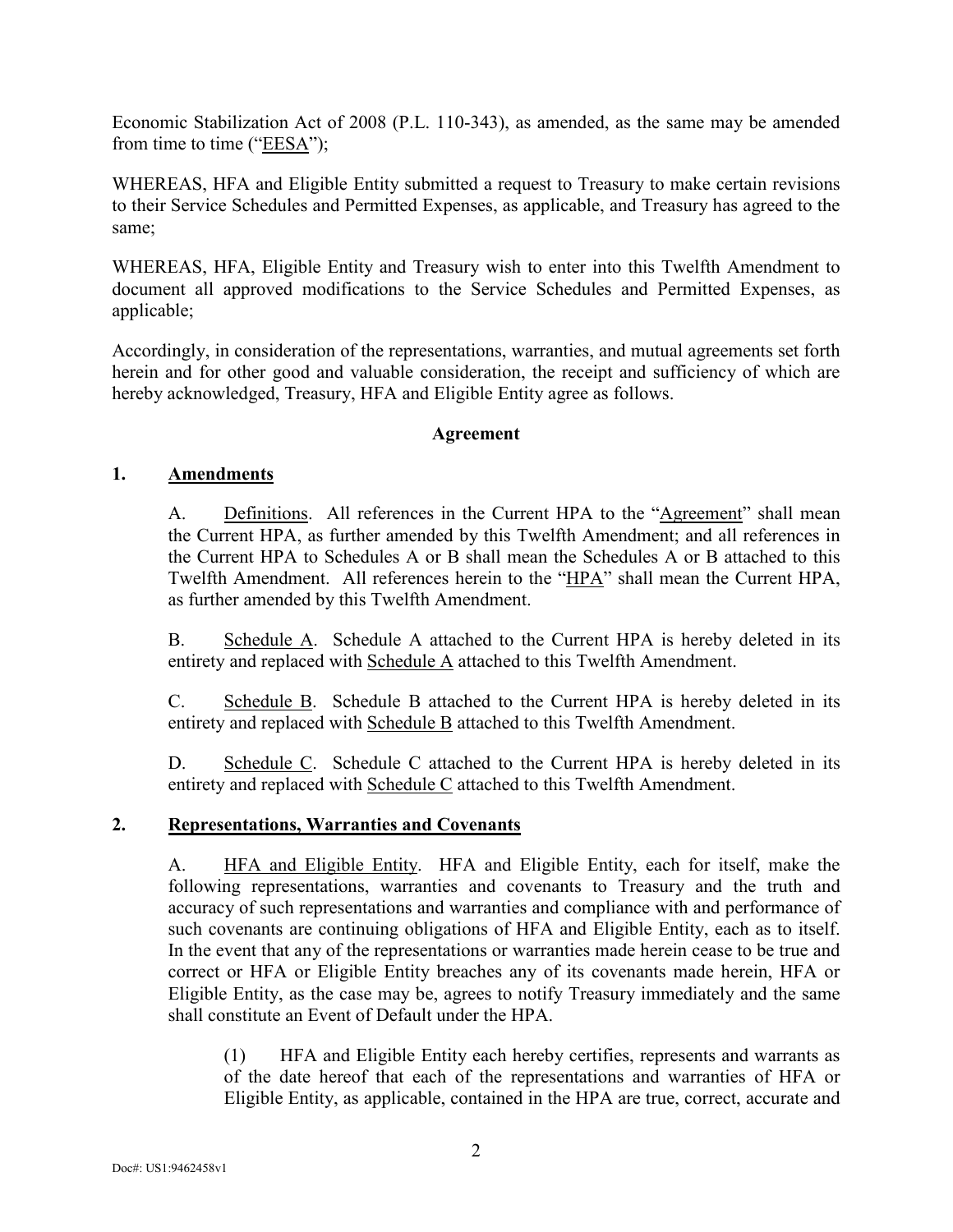complete in all material respects as of the date hereof. All covenants of HFA or Eligible Entity, as applicable, contained in the HPA shall remain in full force and effect and neither HFA, nor Eligible Entity is in breach of any such covenant.

(2) Eligible Entity has the full corporate power and authority to enter into, execute, and deliver this Twelfth Amendment and any other closing documentation delivered to Treasury in connection with this Twelfth Amendment, and to perform its obligations hereunder and thereunder.

(3) HFA has the full legal power and authority to enter into, execute, and deliver this Twelfth Amendment and any other closing documentation delivered to Treasury in connection with this Twelfth Amendment, and to perform its obligations hereunder and thereunder.

#### **3. Miscellaneous**

A. The recitals set forth at the beginning of this Twelfth Amendment are true and accurate and are incorporated herein by this reference.

B. Capitalized terms used but not defined herein shall have the meanings ascribed to them in the HPA.

C. Any provision of the HPA that is determined to be prohibited or unenforceable in any jurisdiction shall, as to such jurisdiction, be ineffective to the extent of such prohibition or unenforceability without invalidating the remaining provisions of the HPA, and no such prohibition or unenforceability in any jurisdiction shall invalidate such provision in any other jurisdiction.

D. This Twelfth Amendment may be executed in two or more counterparts (and by different parties on separate counterparts), each of which shall be deemed an original, but all of which together shall constitute one and the same instrument. Facsimile or electronic copies of this Twelfth Amendment shall be treated as originals for all purposes.

> [SIGNATURE PAGE FOLLOWS; REMAINDER OF PAGE INTENTIONALLY LEFT BLANK]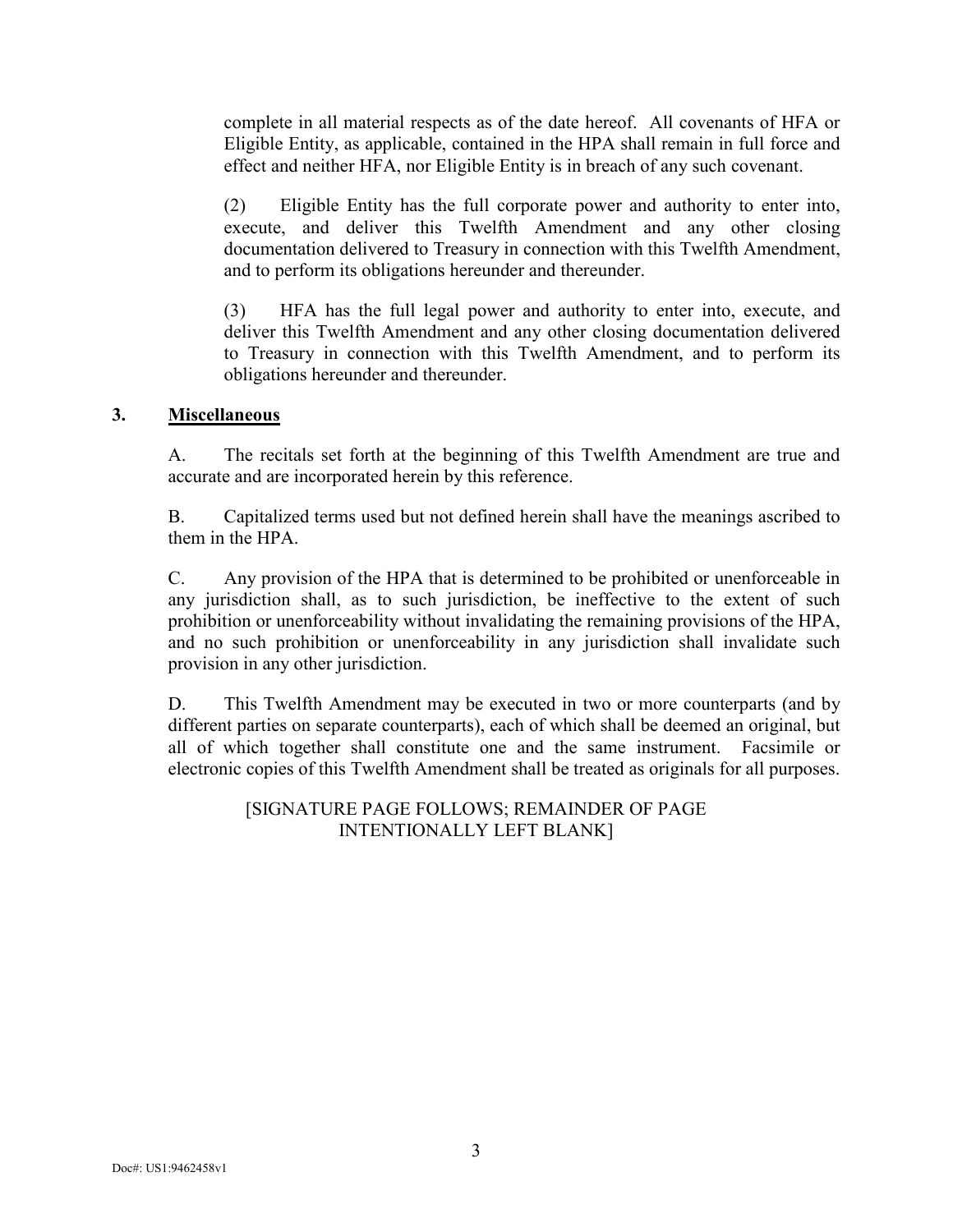**In Witness Whereof**, HFA, Eligible Entity and Treasury by their duly authorized officials hereby execute and deliver this Twelfth Amendment to Commitment to Purchase Financial Instrument and HFA Participation Agreement as of the Amendment Date.

#### **HFA**: **TREASURY**:

NEVADA HOUSING DIVISION UNITED STATES DEPARTMENT OF THE **TREASURY** 

By:  $/s/C$ . J. Manthe By: Name: C. J. Manthe Name: Timothy J. Bowler

Title: Administrator Title: Acting Assistant Secretary for Financial Stability

#### **ELIGIBLE ENTITY**:

NEVADA AFFORDABLE HOUSING ASSISTANCE CORPORATION

By: /s/ Ash Mirchandani Name: Ash Mirchandani Title: Chairman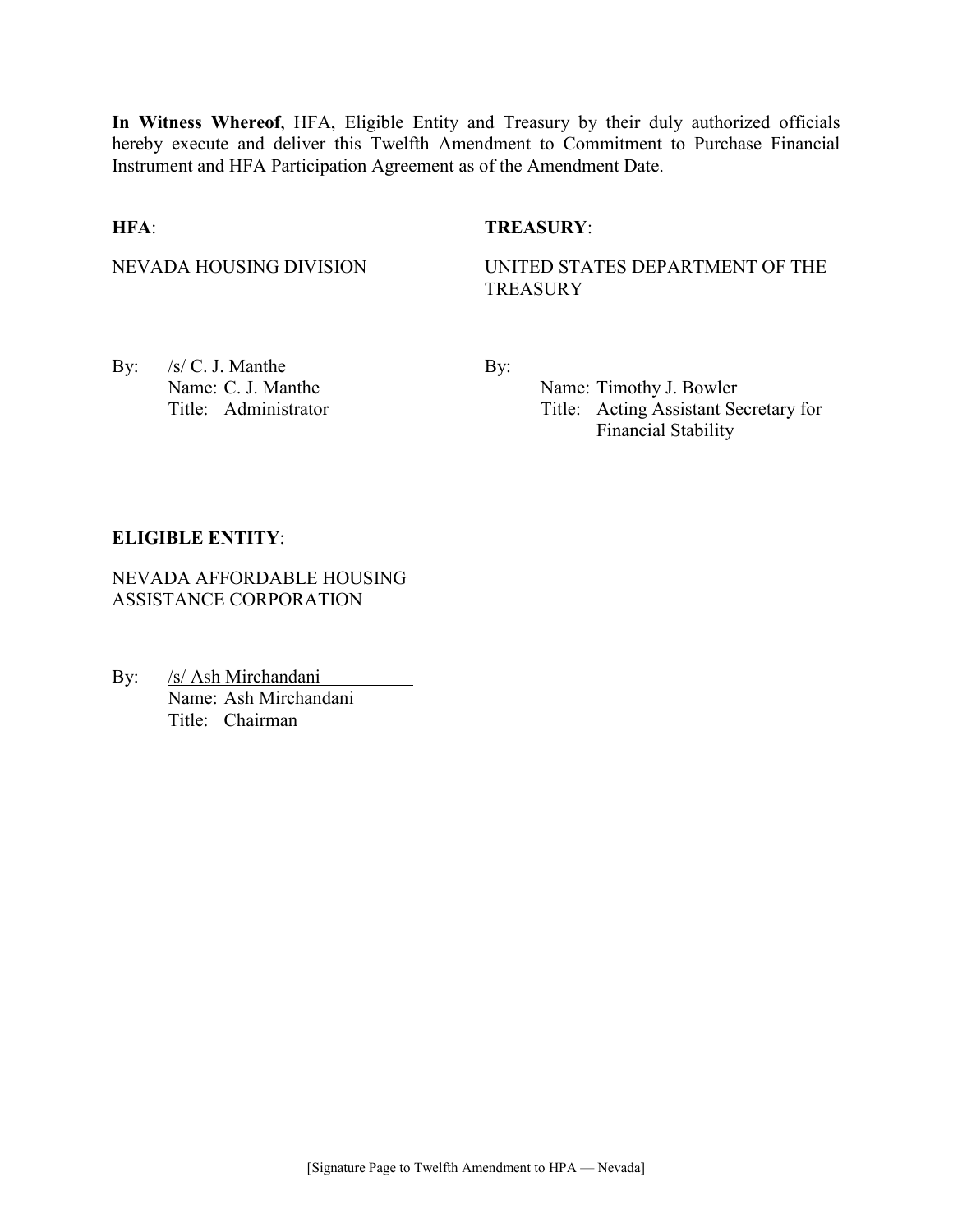# **EXHIBITS AND SCHEDULES**

Schedule A Basic Information<br>Schedule B Service Schedules

Schedule B Service Schedules<br>Schedule C Permitted Expense Permitted Expenses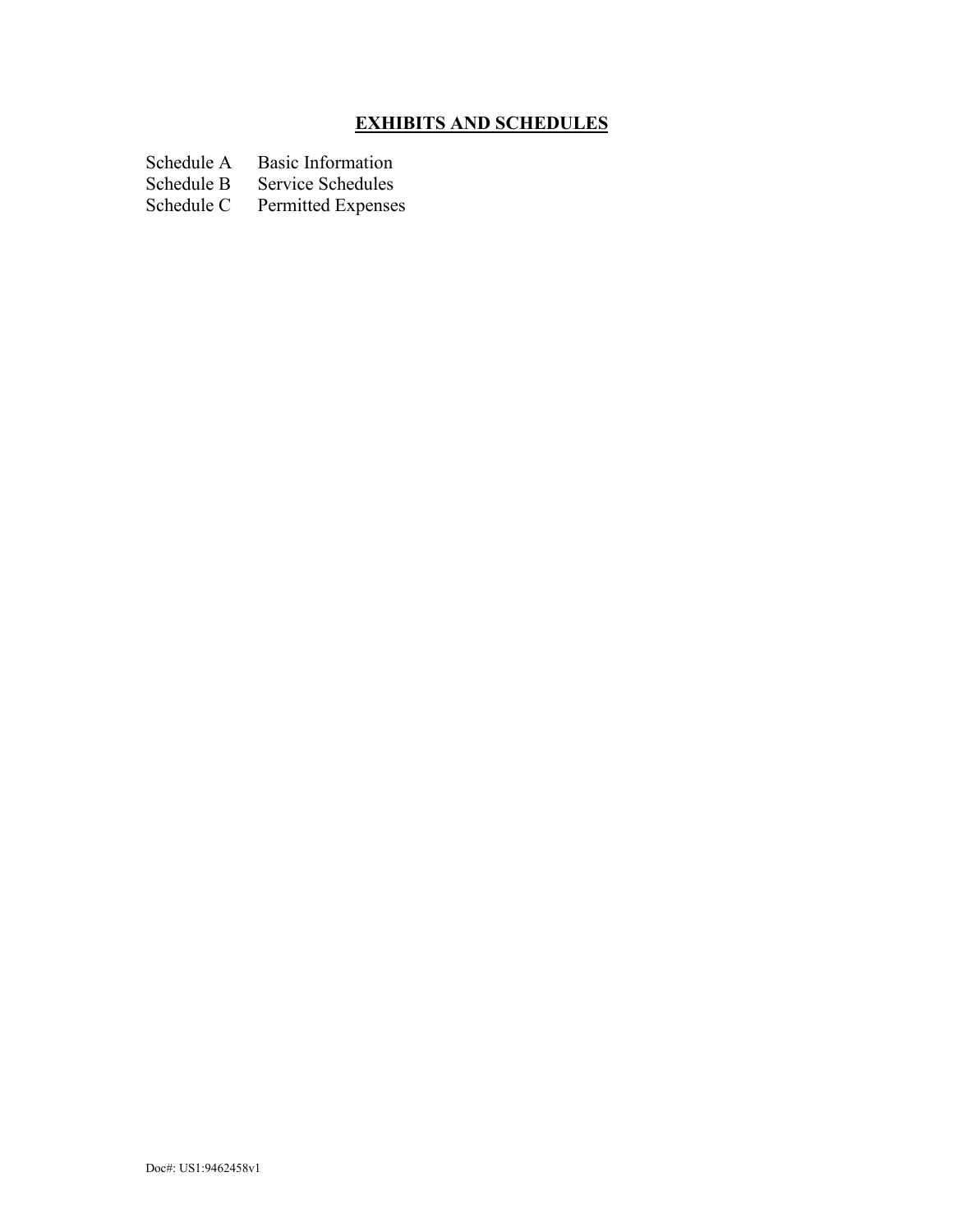#### **SCHEDULE A**

#### **BASIC INFORMATION**

#### Eligible Entity Information:

| Nevada Affordable Housing Assistance<br>Corporation                                       |
|-------------------------------------------------------------------------------------------|
| Non-profit corporation                                                                    |
| Nevada                                                                                    |
|                                                                                           |
|                                                                                           |
| Nevada Housing Division <sup>1</sup>                                                      |
| A Division of the Nevada Department of<br>Business and Industry of the State of<br>Nevada |
| April 16, 2010                                                                            |
| September 1, 2010                                                                         |
|                                                                                           |
| \$194,026,240.00                                                                          |
| \$102,800,000.00                                                                          |
| \$34,056,581.00                                                                           |
| \$24,978,556.00                                                                           |
| June 23, 2010                                                                             |
| September 23, 2010                                                                        |
| September 29, 2010                                                                        |
| December 16, 2010                                                                         |
|                                                                                           |

<span id="page-5-0"></span><sup>&</sup>lt;sup>1</sup> Each Schedule A-1 attached to the Original HPA, the First Amendment and the Second Amendment shall remain a part of the Current HPA.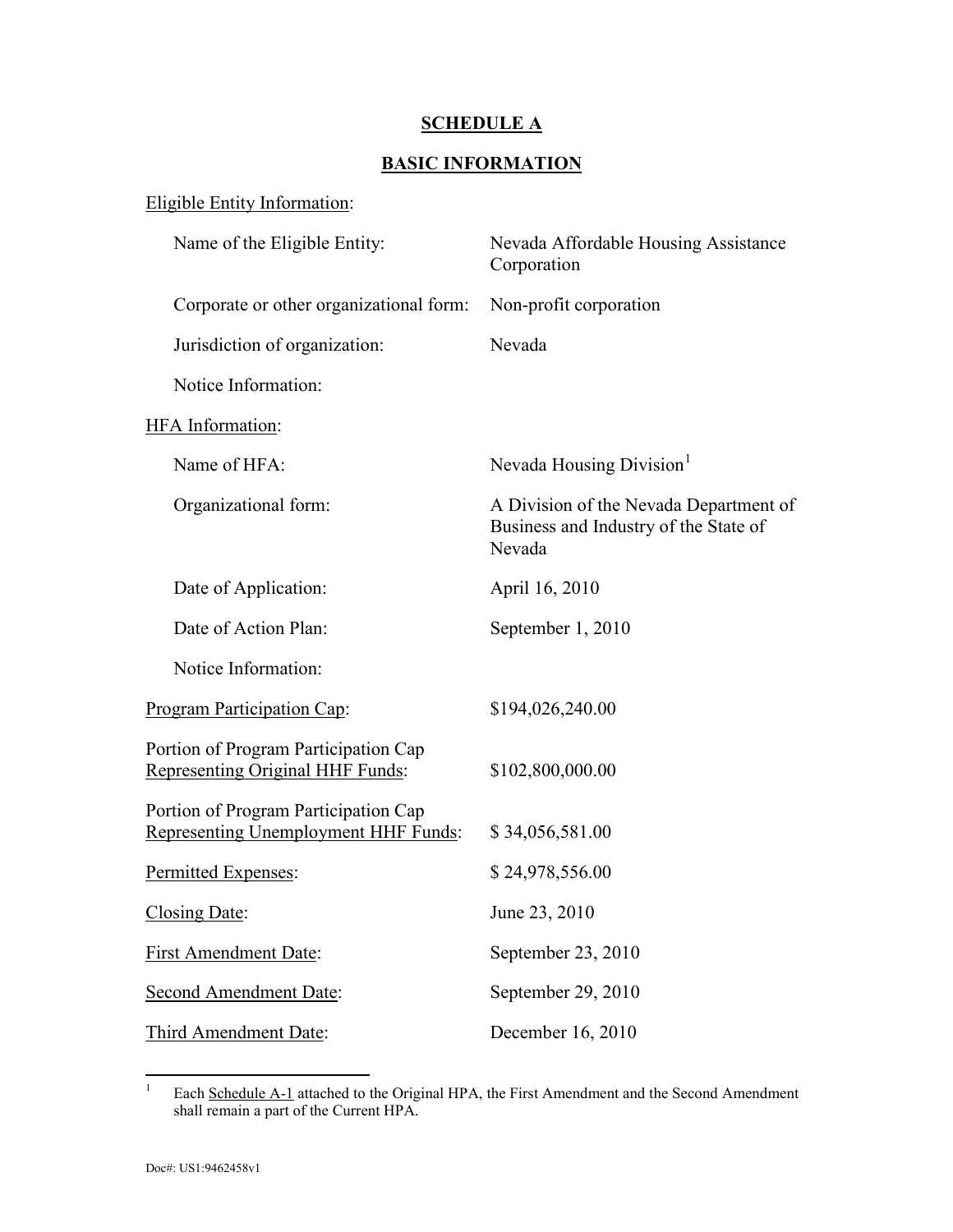| Fourth Amendment Date:                                    | April 5, 2011                                                                                                                                          |
|-----------------------------------------------------------|--------------------------------------------------------------------------------------------------------------------------------------------------------|
| <b>Fifth Amendment Date:</b>                              | May 25, 2011                                                                                                                                           |
| Sixth Amendment Date:                                     | October 28, 2011                                                                                                                                       |
| Seventh Amendment Date:                                   | December 8, 2011                                                                                                                                       |
| <b>Eighth Amendment Date:</b>                             | February 28, 2012                                                                                                                                      |
| <b>Ninth Amendment Date:</b>                              | June 28, 2012                                                                                                                                          |
| <b>Tenth Amendment Date:</b>                              | September 28, 2012                                                                                                                                     |
| Eleventh Amendment Date:                                  | August 28, 2013                                                                                                                                        |
| Twelfth Amendment Date:                                   | June 11, 2014                                                                                                                                          |
| <b>Eligible Entity Depository Account</b><br>Information: | See account information set forth in the<br>Depository Account Control Agreement<br>between Treasury and Eligible Entity<br>regarding the HHF Program. |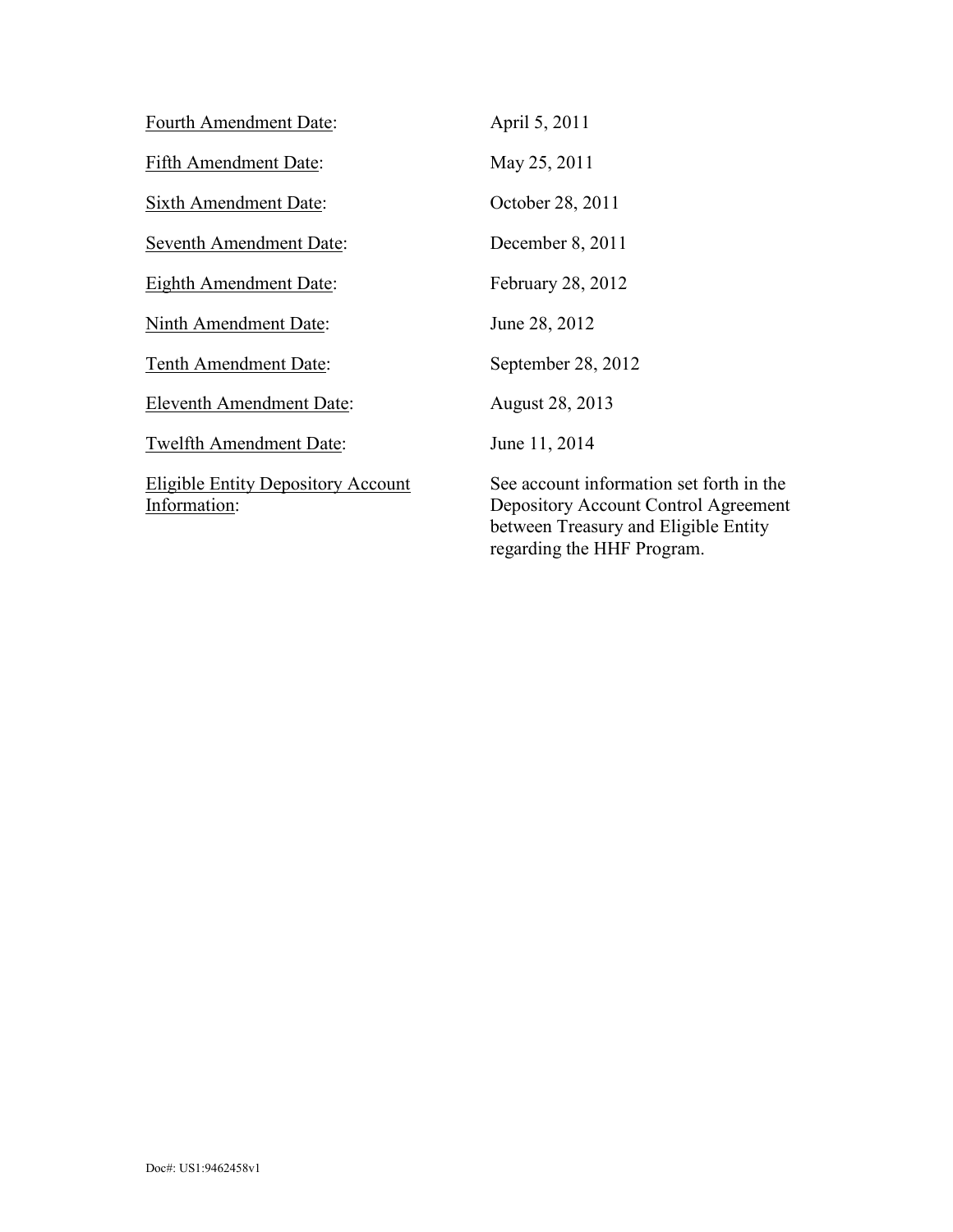#### **SCHEDULE B**

#### **SERVICE SCHEDULES**

The Service Schedules attached as Schedule B to the Current HPA are hereby deleted in their entirety and replaced with the attached Service Schedules (numbered sequentially as Service Schedule B-1, Service Schedule B-2, et. seq.), which collectively comprise Schedule B to the HPA.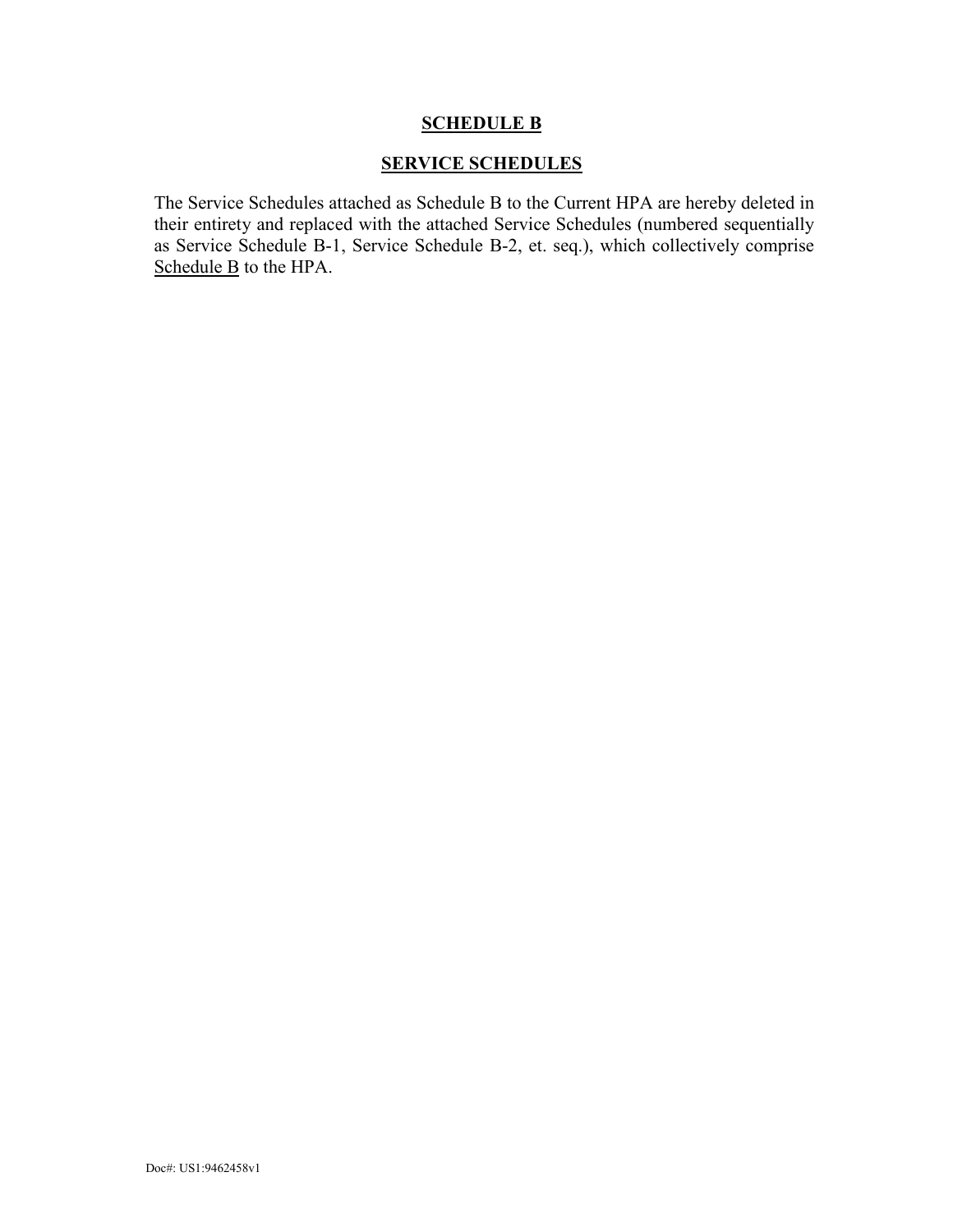# **The Nevada Affordable Housing Assistance Corporation**

## **PRINCIPAL REDUCTION PROGRAM**

|    | 1. Program Overview                                                               | To ensure that approximately 1,205 Nevada families are able to stay<br>in their homes with a permanent change to their primary mortgages<br>via principal reductions which will provide qualified homeowners a<br>principal reduction of up to \$50,000. This program will target<br>borrowers pursuing loan modifications on a servicer matched 1:1<br>basis.<br>HARP eligible borrowers will be processed on an unmatched basis.<br>The following method will be used to reduce the principal balance<br>of a borrower's primary mortgage:<br>Up to $$50,000$ in assistance will be provided as a one-time up-<br>front payment to the lender/servicer; or<br>Up to \$50,000 in assistance may be provided over a three-year<br>period as a payment to the lender/servicer for borrowers who<br>receive a matching contribution from their servicer. |
|----|-----------------------------------------------------------------------------------|--------------------------------------------------------------------------------------------------------------------------------------------------------------------------------------------------------------------------------------------------------------------------------------------------------------------------------------------------------------------------------------------------------------------------------------------------------------------------------------------------------------------------------------------------------------------------------------------------------------------------------------------------------------------------------------------------------------------------------------------------------------------------------------------------------------------------------------------------------|
|    | 2. Program Goals                                                                  | The primary goal is to reduce first mortgage principal balances.                                                                                                                                                                                                                                                                                                                                                                                                                                                                                                                                                                                                                                                                                                                                                                                       |
|    | 3. Target Population /<br><b>Areas</b>                                            | The funding will be distributed via a geographic formula of<br>$1/3+1/3+1/3$ weight for unemployment + foreclosure rate +<br>population. There will be target population segmentation into (a)<br>the Clark County/Las Vegas valley area, (b) the Reno-Sparks SMSA<br>area, and (c) all of rural Nevada. Where a finer breakdown is<br>possible within each of the three geographic areas, zip code and<br>census track targeting will be utilized.                                                                                                                                                                                                                                                                                                                                                                                                    |
|    | 4. Program Allocation<br>(Excluding<br><b>Administrative</b><br><b>Expenses</b> ) | \$50,267,585                                                                                                                                                                                                                                                                                                                                                                                                                                                                                                                                                                                                                                                                                                                                                                                                                                           |
| 5. | <b>Borrower Eligibility</b><br>Criteria                                           | Legal U.S. resident or lawful permanent U.S. resident.<br>Borrower will be required to sign a financial hardship affidavit.<br>Borrower eligibility criteria will be first analyzed by information<br>provided during the application process. Typically, the application<br>will commence by contacting Nevada Hardest Hit Fund. If<br>borrowers meet Nevada Hardest Hit Fund eligibility criteria, then                                                                                                                                                                                                                                                                                                                                                                                                                                              |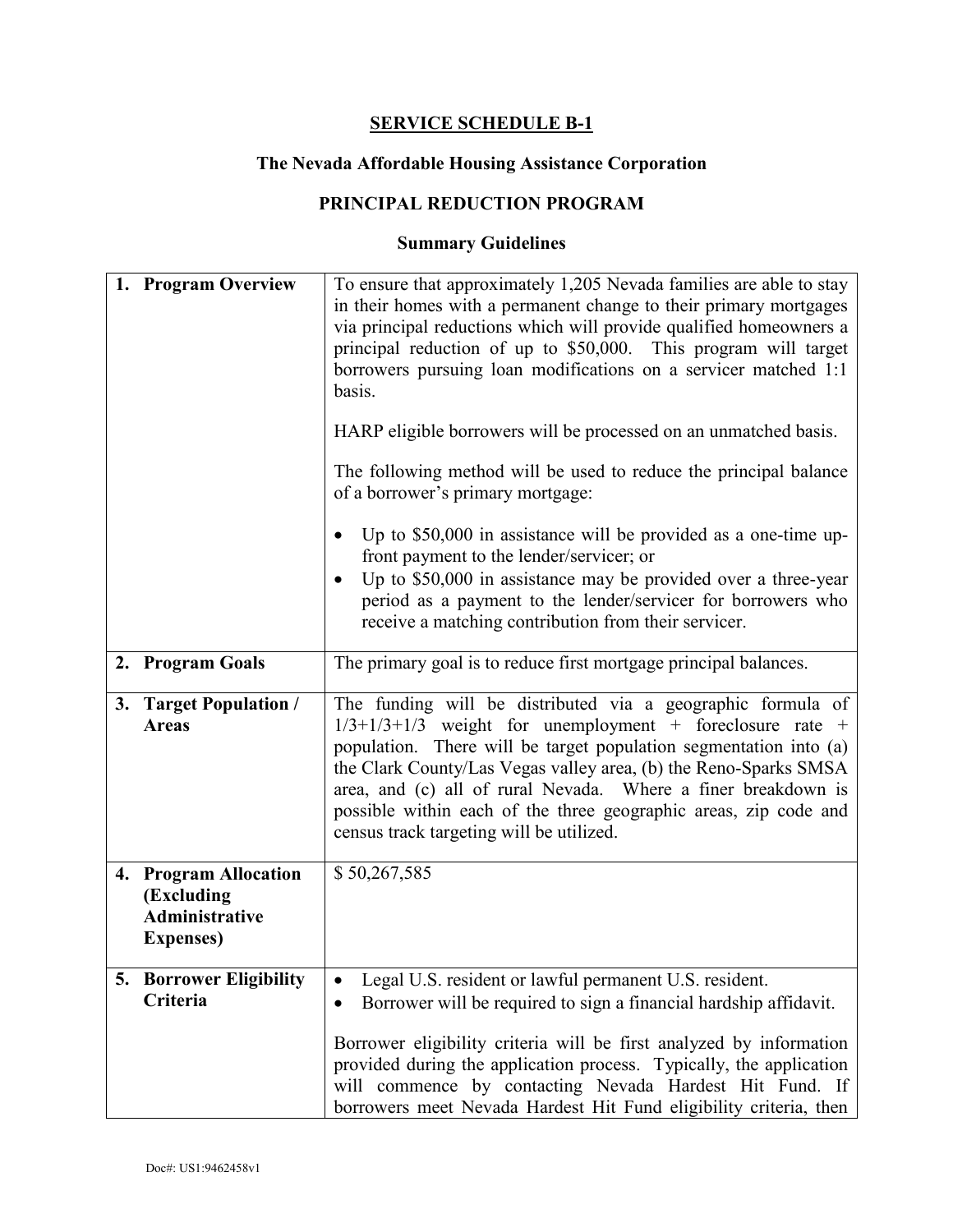|    |                                                   | servicer eligibility will be confirmed as a next step.                                                                                                                                                                                                                                                                                                                                                                                                                                                                                                                                                                                                                                                                                                                                                                                                                                                                                                                                                                                    |
|----|---------------------------------------------------|-------------------------------------------------------------------------------------------------------------------------------------------------------------------------------------------------------------------------------------------------------------------------------------------------------------------------------------------------------------------------------------------------------------------------------------------------------------------------------------------------------------------------------------------------------------------------------------------------------------------------------------------------------------------------------------------------------------------------------------------------------------------------------------------------------------------------------------------------------------------------------------------------------------------------------------------------------------------------------------------------------------------------------------------|
|    |                                                   | Funding will be provided on a first-come, first-served basis within<br>each geographical zone. Funding levels will vary by borrower.<br>Borrowers will not always receive the maximum assistance amount<br>of \$50,000.                                                                                                                                                                                                                                                                                                                                                                                                                                                                                                                                                                                                                                                                                                                                                                                                                   |
|    | 6. Property / Loan<br><b>Eligibility Criteria</b> | Home is currently owner-occupied and serves as the borrower's<br>$\bullet$<br>primary residence.<br>Pre-reduction/pre-modification principal balance must exceed<br>$\bullet$<br>100% LTV based upon valuation obtained by NAHAC or the<br>servicer.<br>Post-reduction/post-modification principal balance must fall<br>between 100% and 150% loan-to-value ratio (LTV) based upon<br>valuation obtained by NAHAC or the servicer.<br>Mortgage balance cannot exceed the current GSE loan limit.<br>Homeowners pursuing principal reduction in conjunction with<br>٠<br>HARP must have a loan origination date prior to May 31, 2009<br>and must have a loan where Fannie Mae or Freddie Mac is the<br>investor.<br>Must have a pre-assistance housing ratio greater than 25% on<br>$\bullet$<br>non-HARP.<br>Assistance is contingent upon successful achievement of<br>$\bullet$<br>modification or HARP.                                                                                                                               |
|    | 7. Program Exclusions                             | None.                                                                                                                                                                                                                                                                                                                                                                                                                                                                                                                                                                                                                                                                                                                                                                                                                                                                                                                                                                                                                                     |
| 8. | <b>Structure of</b><br><b>Assistance</b>          | Depending on the agreement with the lender/servicer, the structure<br>of assistance may be provided in one of two ways:<br>In the event there is no matching contribution by the servicer,<br>٠<br>borrowers will sign a promissory note and will agree to maintain<br>homeownership for the twenty-four (24) months following<br>assistance.<br>In the event the servicer provides a dollar for dollar match of<br>funds provided by Nevada Hardest Hit Fund toward the<br>borrower's Principal Reduction, no lien will be required.<br>Assistance may be provided to the servicer in equal installments<br>per the preference of the servicer over a three $(3)$ year period, at<br>months thirteen $(13)$ , twenty-five $(25)$ and thirty-seven $(37)$ ,<br>provided the homeowner remains in the home and continues to<br>make current mortgage payments. Alternatively, assistance may<br>be paid to the servicer in one installment, so long as the<br>borrower has successfully completed a trial modification when<br>applicable. |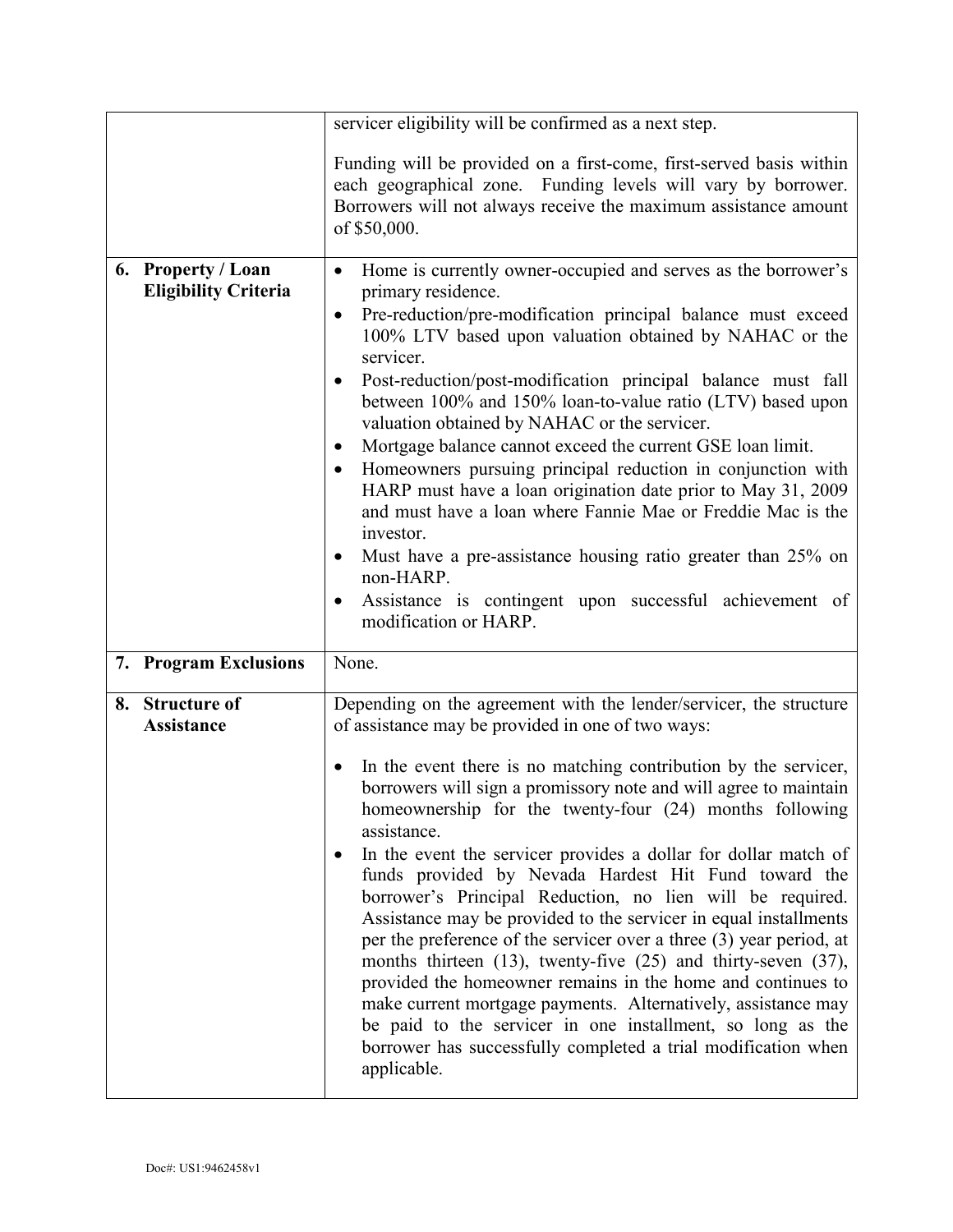| 9. Per Household<br><b>Assistance</b>                                          | The maximum amount of mortgage principal reduction receivable<br>by a qualified borrower is \$50,000. The median amount is expected<br>to be close to the maximum (skewed right position distribution)<br>amount.                                                                                                                                                                                                                                                                                                                                                                                                                                            |
|--------------------------------------------------------------------------------|--------------------------------------------------------------------------------------------------------------------------------------------------------------------------------------------------------------------------------------------------------------------------------------------------------------------------------------------------------------------------------------------------------------------------------------------------------------------------------------------------------------------------------------------------------------------------------------------------------------------------------------------------------------|
| 10. Duration of<br>Assistance                                                  | Program funds will be distributed as a one-time payment unless the<br>servicer elects the three-payment mode.                                                                                                                                                                                                                                                                                                                                                                                                                                                                                                                                                |
| 11. Estimated Number of<br>Participating<br><b>Households</b>                  | Approximately 1,205 households could be assisted under this<br>program.                                                                                                                                                                                                                                                                                                                                                                                                                                                                                                                                                                                      |
| 12. Program Inception /<br><b>Duration</b>                                     | The HAMP specific segment of this program began on March 1,<br>2010 and could last until December 31, 2017.                                                                                                                                                                                                                                                                                                                                                                                                                                                                                                                                                  |
|                                                                                | The HARP specific segment of this program was introduced in July<br>2012 and could last until December 31, 2017.                                                                                                                                                                                                                                                                                                                                                                                                                                                                                                                                             |
| 13. Program<br><b>Interactions with</b><br><b>Other HFA</b><br><b>Programs</b> | Principal Reduction Program is aimed at<br>The<br>both<br>the<br>underemployed and the fully employed income qualified/limited<br>homeowners, not the unemployed. Thus, it is possible that a<br>homeowner could receive a mortgage principal reduction through<br>this program and then subsequently lose their job and eventually<br>qualify for the Short-Sale Acceleration Program.<br>It is also possible that a homeowner may receive assistance through<br>the Second Mortgage Reduction Plan or Mortgage Payment<br>Assistance programs.<br>Each HARP eligible candidate will be screened for Second<br>Mortgage Reduction Plan program eligibility. |
| 14. Program<br><b>Interactions with</b><br><b>HAMP</b>                         | Participating servicers will screen their databases for HAMP eligible<br>borrowers on a regular basis and make referrals as appropriate.                                                                                                                                                                                                                                                                                                                                                                                                                                                                                                                     |
| 15. Program Leverage<br>with Other Financial<br><b>Resources</b>               | While Nevada does not require a contribution from the servicer on<br>transactions associated with HARP, it will be encouraged. Nevada<br>will also request that the loan servicer waive certain fees like late<br>charges, delinquency fees and penalties and recast the principal<br>reduced loan and participate in its recordation.                                                                                                                                                                                                                                                                                                                       |
| 16. Qualify as an<br>Unemployment<br>Program                                   | $\boxtimes$ No<br>$\Box$ Yes                                                                                                                                                                                                                                                                                                                                                                                                                                                                                                                                                                                                                                 |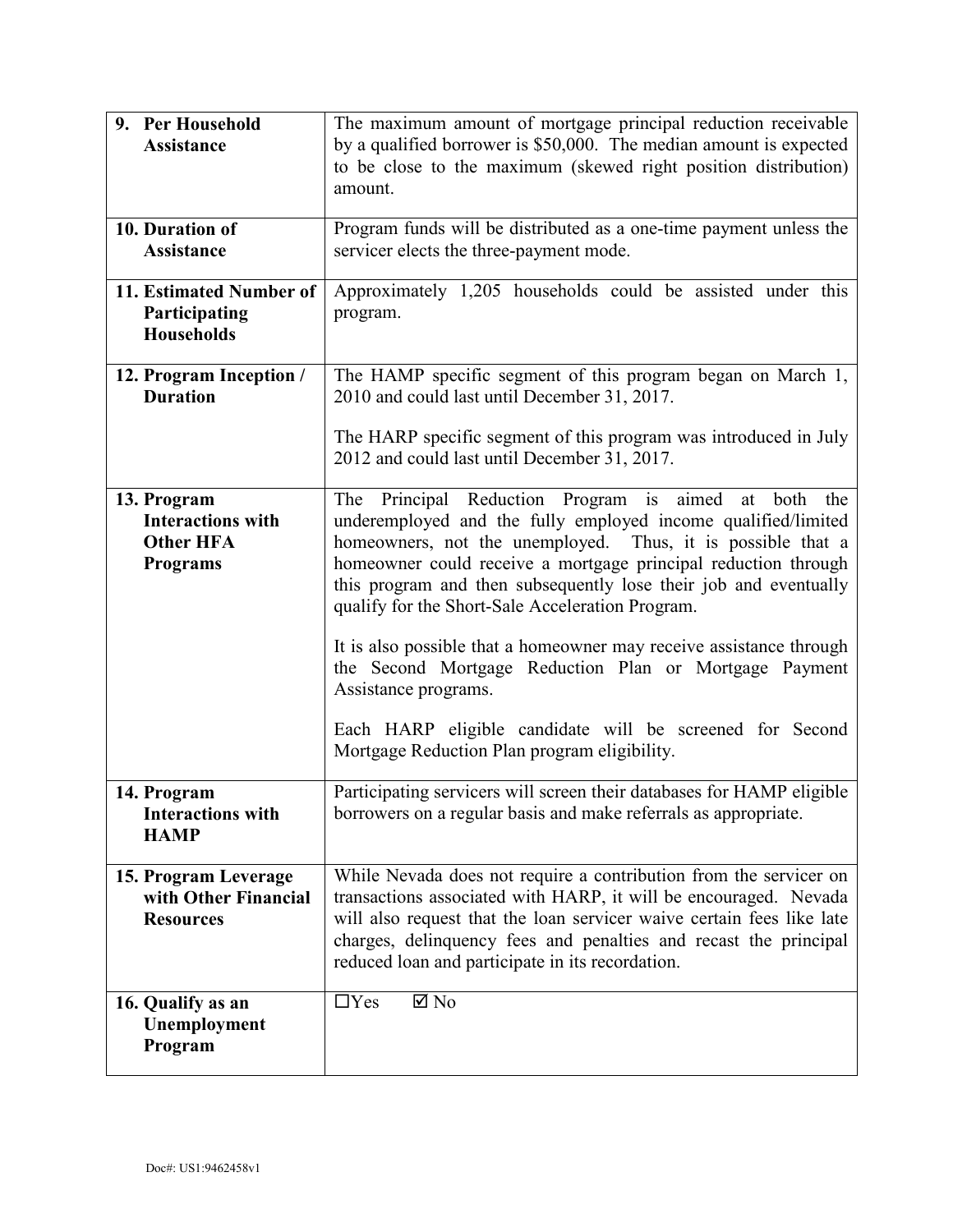#### **The Nevada Affordable Housing Assistance Corporation**

## **SECOND MORTGAGE REDUCTION PLAN**

|    | 1. Program Overview                                                        | The Second Mortgage Reduction Plan is aimed at assisting<br>borrowers who have a second mortgage lien interfering with either a<br>short-sale, refinance or modification of the first mortgage.<br>The<br>expected borrower pool is believed to be both unemployed and<br>underemployed families.                                                                                                                                                                                                                                                                                                                                                                                                                                                                                                                                                                    |
|----|----------------------------------------------------------------------------|----------------------------------------------------------------------------------------------------------------------------------------------------------------------------------------------------------------------------------------------------------------------------------------------------------------------------------------------------------------------------------------------------------------------------------------------------------------------------------------------------------------------------------------------------------------------------------------------------------------------------------------------------------------------------------------------------------------------------------------------------------------------------------------------------------------------------------------------------------------------|
|    | 2. Program Goals                                                           | The expected outcome of this program is to assist approximately<br>400 families remove the impediment of a second lien on their<br>property such that either a short-sale, refinancing or first mortgage<br>modification can be carried out and thus prevent a foreclosure.                                                                                                                                                                                                                                                                                                                                                                                                                                                                                                                                                                                          |
| 3. | <b>Target Population /</b><br><b>Areas</b>                                 | The funding will be distributed via a geographic formula of<br>$1/3+1/3+1/3$ weight for unemployment + foreclosure rate +<br>population. There will be target population segmentation into (a)<br>the Clark County/Las Vegas valley area, (b) the Reno-Sparks SMSA<br>area and (c) all of rural Nevada. Where a finer breakdown is<br>possible within each of the three geographic areas, zip code and<br>census track targeting will be utilized.                                                                                                                                                                                                                                                                                                                                                                                                                   |
|    | 4. Program Allocation<br>(Excluding<br>Administrative<br><b>Expenses</b> ) | \$4,690,004                                                                                                                                                                                                                                                                                                                                                                                                                                                                                                                                                                                                                                                                                                                                                                                                                                                          |
|    | <b>5. Borrower Eligibility</b><br>Criteria                                 | Legal U.S. resident or lawful permanent U.S. resident.<br>Borrower must be in default, facing imminent default or<br>$\bullet$<br>participating in a principal curtailment application under the<br>HHF Principal Reduction Program with their HHF participating<br>servicer.<br>Delinquency based on a financial hardship due to circumstances<br>$\bullet$<br>beyond the homeowner's control (no contrived defaults<br>allowed).<br>Borrower will be required to sign a financial Hardship Affidavit.<br>Eligibility criteria will be analyzed either on-line (through the<br>borrower's visit to the website and use of the 'screening tool'),<br>directly at the intake portal of the contract agents (foreclosure<br>mitigation and mediation agencies) or by the designated call center.<br>If borrowers meet screening criteria, application packages will be |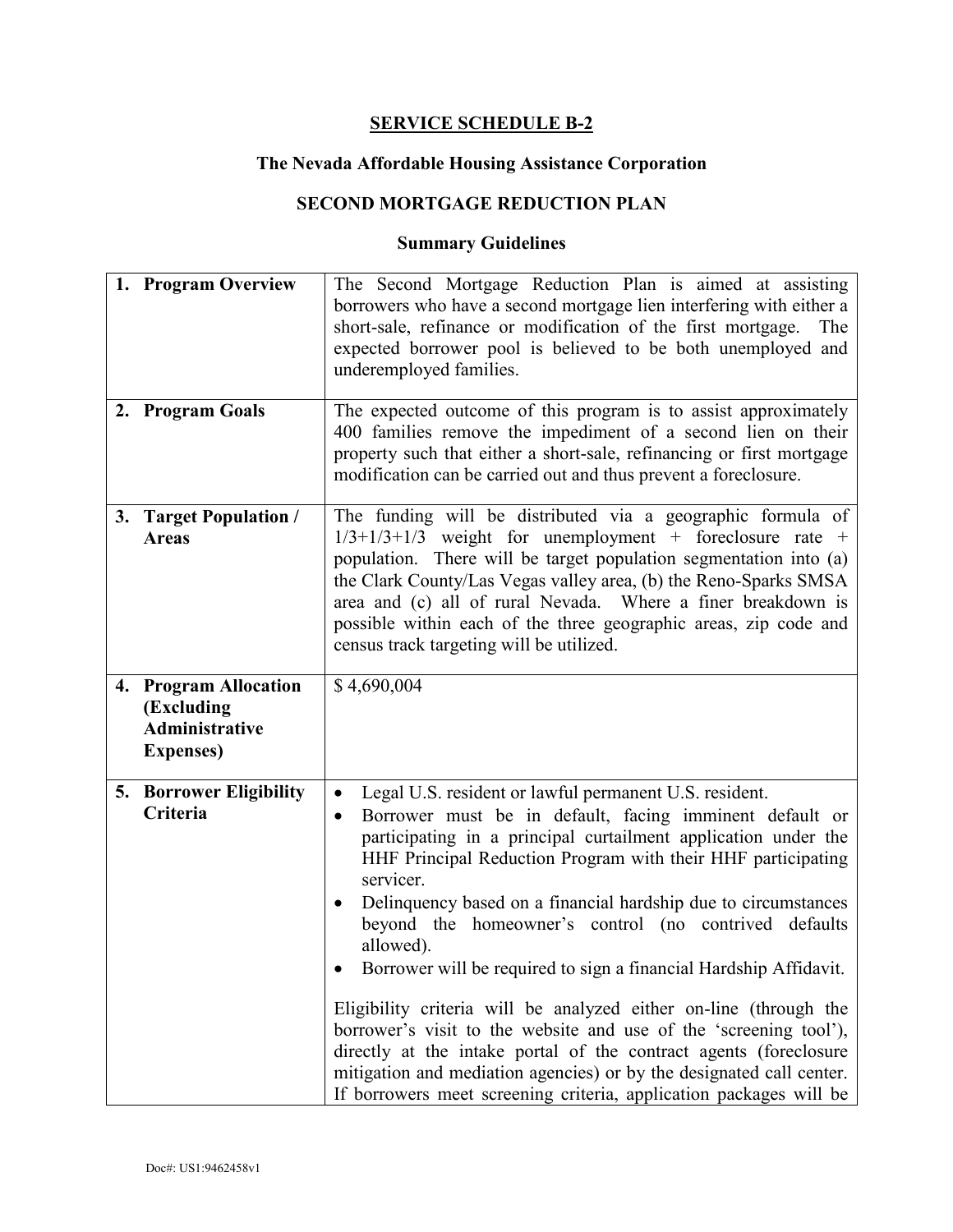|                                                   | assembled and forwarded onto the NAHAC underwriters who will<br>do the full verifications/confirmation and begin the relationship with<br>the participating banks/lenders/servicers to work through the<br>calculation of aid levels.<br>Funding will be provided on a first-come, first-served basis within<br>geographical<br>Monitoring<br>each<br>zone.<br>of<br>funding<br>commitments/pipelines by zone will allow sufficient trend evidence<br>to allow for sufficient lead time to 'cut-off' further funding<br>commitments what might exceed available resources.                                                                                                                                                                                                                                                                                                                                                                                      |
|---------------------------------------------------|-----------------------------------------------------------------------------------------------------------------------------------------------------------------------------------------------------------------------------------------------------------------------------------------------------------------------------------------------------------------------------------------------------------------------------------------------------------------------------------------------------------------------------------------------------------------------------------------------------------------------------------------------------------------------------------------------------------------------------------------------------------------------------------------------------------------------------------------------------------------------------------------------------------------------------------------------------------------|
| 6. Property / Loan<br><b>Eligibility Criteria</b> | Home is currently owner occupied and serves as the borrower's<br>$\bullet$<br>primary residence. If vacant, homeowner must be able to prove<br>that they moved due to extenuating circumstances and that the<br>home was most recently used as a primary residence $-$ not an<br>investment property.<br>Should have only one existing mortgage and a second lien. In<br>circumstances where there exists a third lien strictly associated<br>with a governmental or non-profit sponsored 'down payment<br>assistance program' the third lien relief will also be accepted for<br>assistance under this program.<br>All second liens obtaining relief through this program element<br>$\bullet$<br>will be completely extinguished and have an accompanying lien<br>release of the entire lien.<br>First mortgage balance cannot exceed the current GSE loan<br>limit.                                                                                          |
| 7. Program Exclusions                             | If a program contribution of greater than \$16,500 is needed by<br>$\bullet$<br>the servicer then the borrower would be ineligible.                                                                                                                                                                                                                                                                                                                                                                                                                                                                                                                                                                                                                                                                                                                                                                                                                             |
| 8. Structure of<br><b>Assistance</b>              | Depending on the agreement with the lender/servicer, the structure<br>of assistance may be provided in one of two ways:<br>No lien will be required in the event the servicer provides a<br>dollar for dollar match of funds provided by Nevada Hardest Hit<br>Fund.<br>In the event there is no matching contribution by the servicer,<br>assistance will be structured as a forgivable lien recorded against<br>the property. Borrowers who follow through and earn the loan<br>forgiveness will not be required to repay their lien. The lien has<br>a term of three (3) years and is forgiven at a rate of 33% per year<br>with full forgiveness at the end of year three (3). If the borrower<br>sells the property before the forgiveness period expires, all net<br>sale proceeds up to the unforgiven lien balance will be due and<br>payable to NAHAC. All funds returned to NAHAC may be<br>recycled until December 31, 2017; thereafter they must be |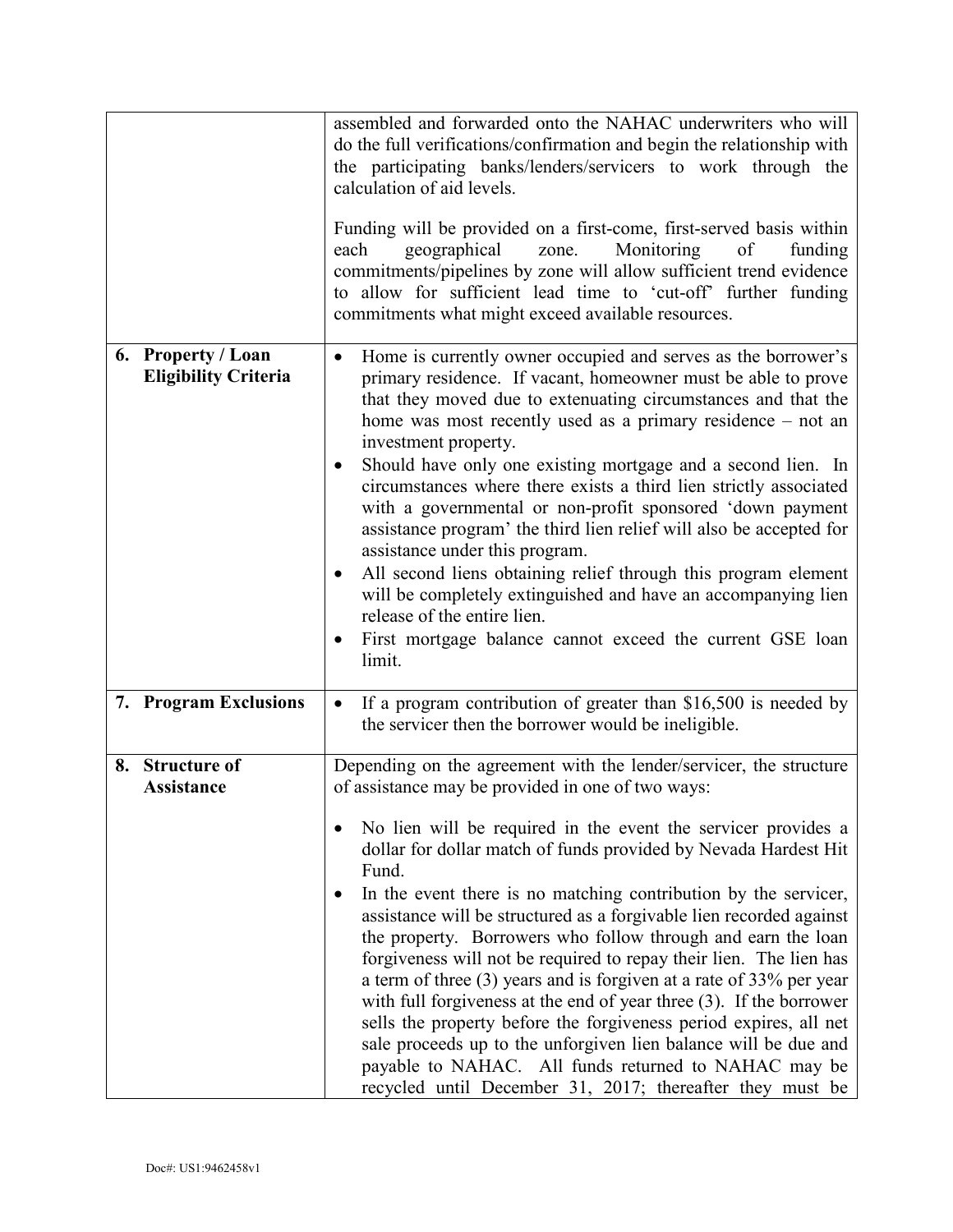|                                                                                | returned to Treasury.<br>Assistance will be structured as a one-time payout to the<br>$\bullet$<br>servicer.                                                                                                                                                                                                                                                                                                                                                                                                                                                        |
|--------------------------------------------------------------------------------|---------------------------------------------------------------------------------------------------------------------------------------------------------------------------------------------------------------------------------------------------------------------------------------------------------------------------------------------------------------------------------------------------------------------------------------------------------------------------------------------------------------------------------------------------------------------|
|                                                                                | In the event a program recipient subsequently participates in the<br>NAHAC's Short-sale Acceleration Program, the lien recorded as a<br>result of participation in the Second Mortgage Reduction Plan<br>program may be extinguished.                                                                                                                                                                                                                                                                                                                               |
| 9. Per Household<br><b>Assistance</b>                                          | The maximum amount of second mortgage lien relief from this<br>program will be \$8,500 when the borrower is pursuing a short-sale.<br>In the event the home is not listed as a short-sale, then the maximum<br>amount of assistance will increase to \$16,500.                                                                                                                                                                                                                                                                                                      |
| 10. Duration of<br><b>Assistance</b>                                           | One-time payment.                                                                                                                                                                                                                                                                                                                                                                                                                                                                                                                                                   |
| 11. Estimated Number of<br>Participating<br><b>Households</b>                  | It is estimated that approximately 404 borrowers/families could<br>receive second lien relief under this program. If the level of lender<br>participation exceeds 40% versus the program's 60% or the average<br>program funding level averages less than the maximum of \$16,500<br>in necessary funding to create the second lien relief, then there could<br>be an increase in the number of borrowers assisted.                                                                                                                                                 |
| 12. Program Inception /<br><b>Duration</b>                                     | The Second Mortgage Reduction Plan program began on March 1,<br>2010 and could last up to thirty-six (36) months.                                                                                                                                                                                                                                                                                                                                                                                                                                                   |
| 13. Program<br><b>Interactions with</b><br><b>Other HFA</b><br><b>Programs</b> | None.                                                                                                                                                                                                                                                                                                                                                                                                                                                                                                                                                               |
| 14. Program<br><b>Interactions with</b><br><b>HAMP</b>                         | HAMP eligible borrowers will be considered for 2MP which is<br>designed to assist in the modification of a second lien when<br>applicable. Borrowers that are not eligible for 2MP may be<br>considered for the Nevada Hardest Hit Fund Second Mortgage<br>Reduction Plan program.                                                                                                                                                                                                                                                                                  |
| 15. Program Leverage<br>with Other Financial<br><b>Resources</b>               | The basis of the Second Mortgage Reduction Plan program is to<br>'free up' the first mortgage note holder to complete the necessary<br>modification or refinance to keep the borrower current and in their<br>home. In order to leverage the second lien relief funds, the program<br>requires participating lenders to contribute a minimum of \$0.40 for<br>each \$0.60 contributed by this program, except in the event the<br>second or third lien is held by a down payment assistance program<br>provider, in which event no matching funds will be required. |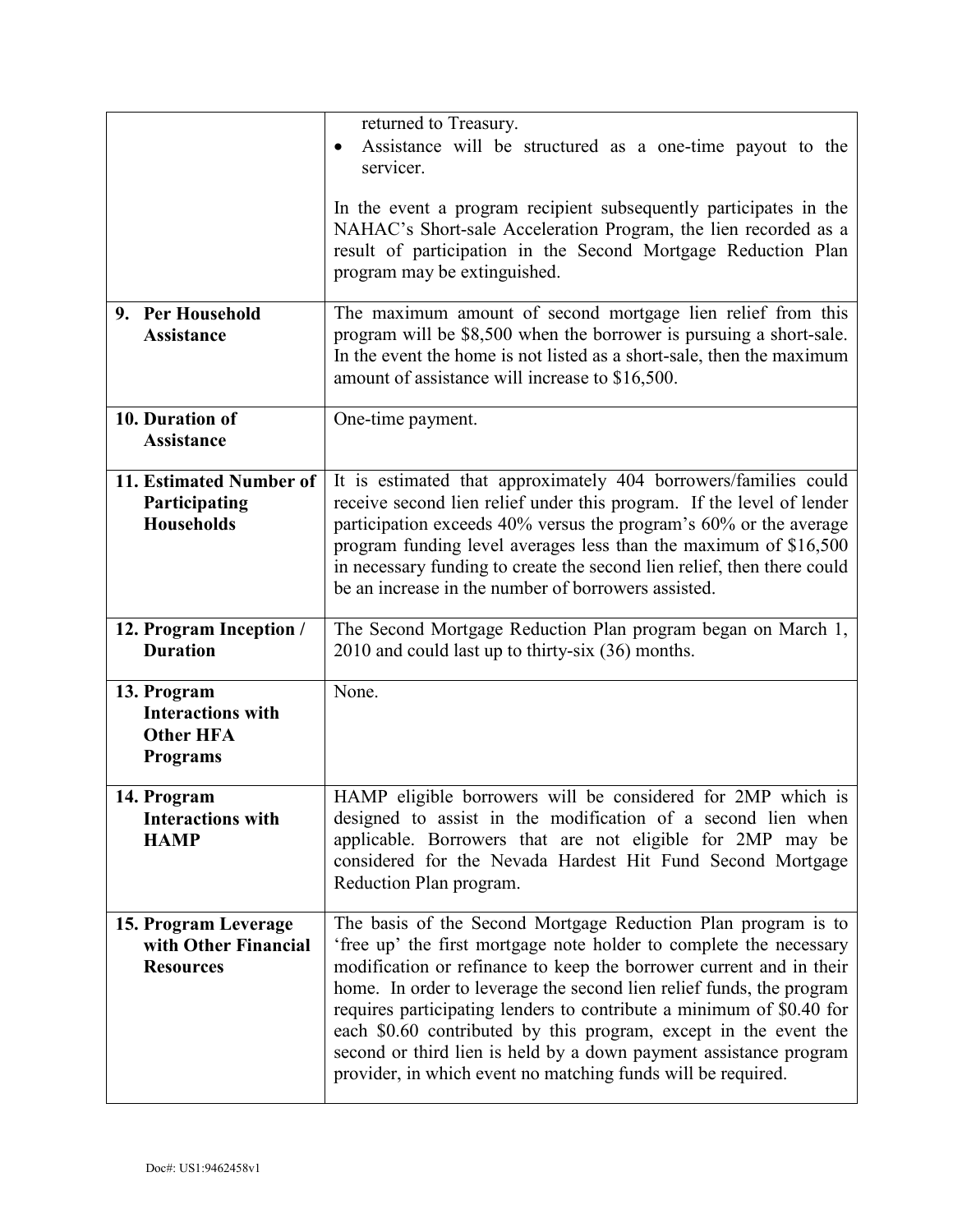| 16. Qualify as an | Yes | $\boxtimes$ No |
|-------------------|-----|----------------|
| Unemployment      |     |                |
| Program           |     |                |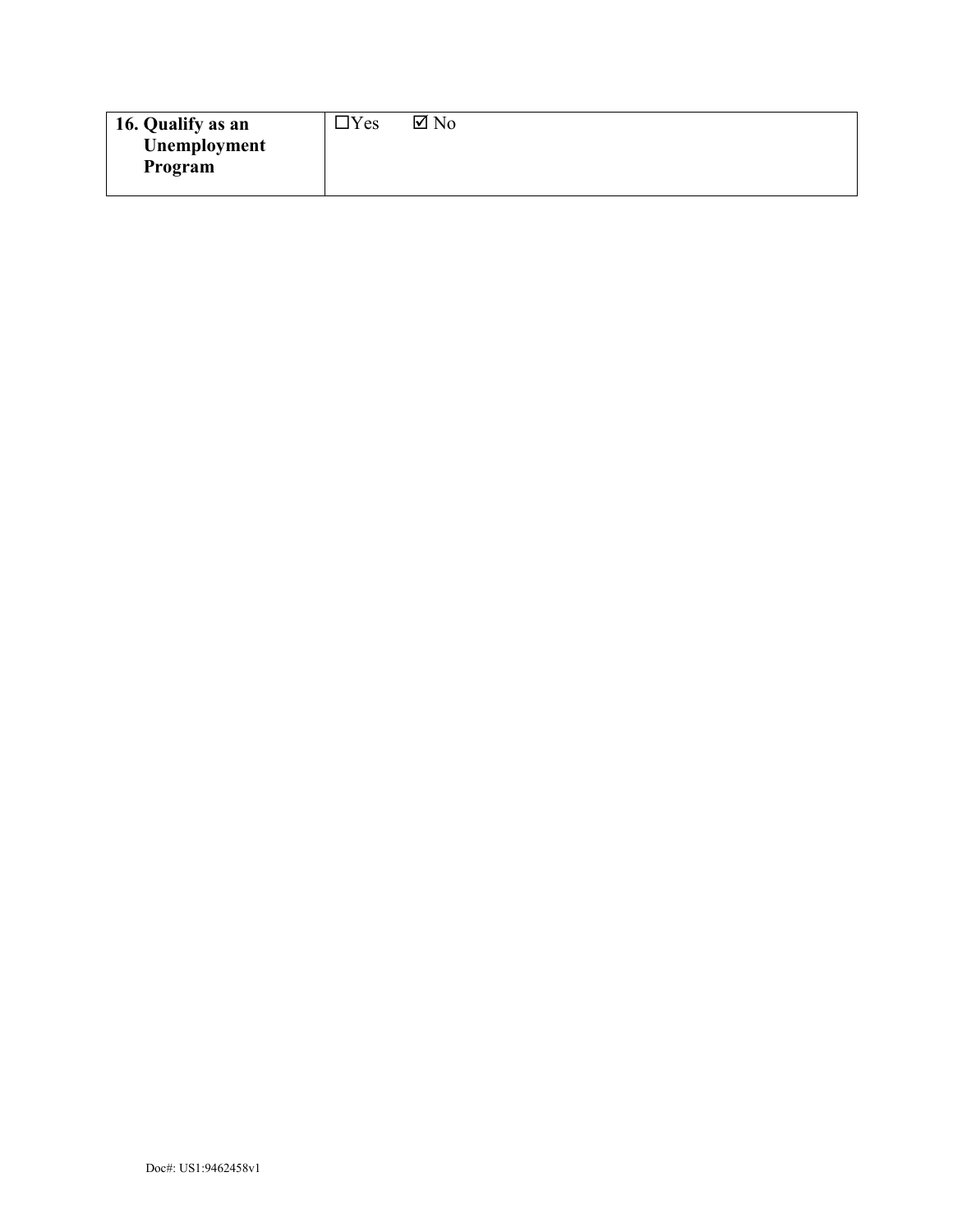#### **The Nevada Affordable Housing Assistance Corporation**

## **SHORT-SALE ACCELERATION PROGRAM**

| 1. Program Overview                                                               | The Short-Sale Acceleration Program is aimed at assisting<br>borrowers who are beginning or need to initiate the short-sale<br>process, deed in lieu of foreclosure or a similar foreclosure<br>mitigation measure to relieve themselves of the mortgage burdens<br>that they cannot sustain—even with a material loan principal<br>reduction.                                                                                                                                                                                                                                                                                                                                                                                                                                                                   |
|-----------------------------------------------------------------------------------|------------------------------------------------------------------------------------------------------------------------------------------------------------------------------------------------------------------------------------------------------------------------------------------------------------------------------------------------------------------------------------------------------------------------------------------------------------------------------------------------------------------------------------------------------------------------------------------------------------------------------------------------------------------------------------------------------------------------------------------------------------------------------------------------------------------|
| 2. Program Goals                                                                  | It is expected that at a \$5,000 level of average funding per family<br>approximately 100 families facing imminent foreclosure threat will<br>have the burden of their home mortgage eliminated.                                                                                                                                                                                                                                                                                                                                                                                                                                                                                                                                                                                                                 |
| 3. Target Population /<br><b>Areas</b>                                            | Those Nevadans that are facing imminent threat of foreclosure.                                                                                                                                                                                                                                                                                                                                                                                                                                                                                                                                                                                                                                                                                                                                                   |
| 4. Program Allocation<br>(Excluding<br><b>Administrative</b><br><b>Expenses</b> ) | \$289,179                                                                                                                                                                                                                                                                                                                                                                                                                                                                                                                                                                                                                                                                                                                                                                                                        |
| <b>5. Borrower Eligibility</b><br>Criteria                                        | Legal U.S. resident or lawful permanent U.S. resident.<br>$\bullet$<br>Borrower must have short-sale approval in place with lender if<br>٠<br>pursuing a short-sale.<br>Borrower must provide verification of short-sale approval or<br>deed in lieu of foreclosure agreement.<br>Borrower will be required to sign a financial hardship affidavit<br>٠<br>attesting to their inability to make mortgage payments.<br>Borrower must be in default or facing imminent default.<br>Borrower must be experiencing financial hardship due to<br>٠<br>circumstances beyond the homeowner's control (no contrived<br>defaults allowed).<br>Borrowers who chose to leave the state of Nevada will not<br>receive the rental assistance component of benefits under this<br>program, but will be entitled to all others. |
| 6. Property / Loan<br><b>Eligibility Criteria</b>                                 | Home is currently owner-occupied and serves as the borrower's<br>$\bullet$<br>primary residence. If vacant, homeowner must be able to prove<br>that they moved due to extenuating circumstances and that the<br>home was most recently used as a primary residence - not an<br>investment property.                                                                                                                                                                                                                                                                                                                                                                                                                                                                                                              |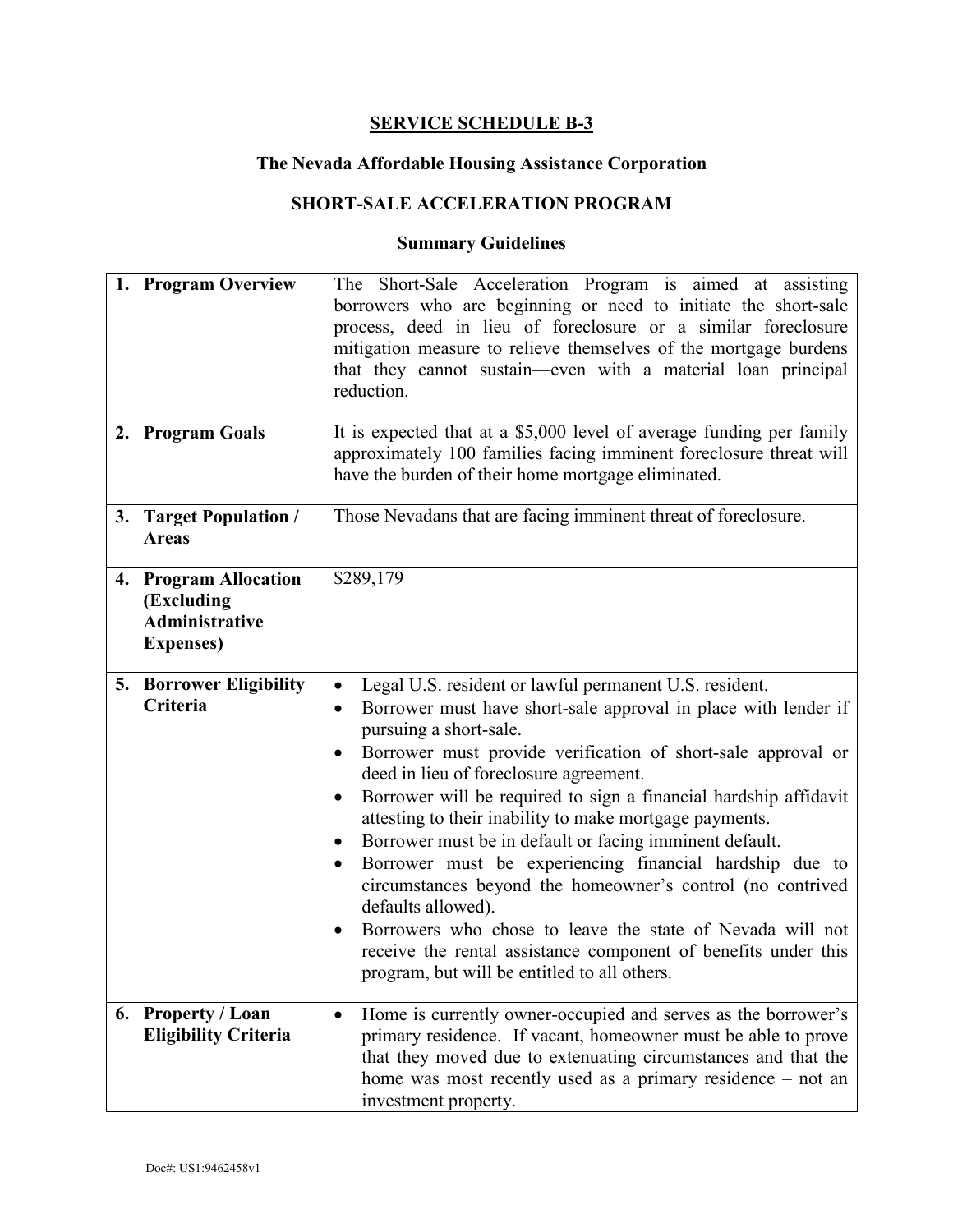|                                                                                | Borrowers with a second lien will also be considered for the<br>Second Mortgage Reduction Plan program.                                                                                                                                                                                                                                             |
|--------------------------------------------------------------------------------|-----------------------------------------------------------------------------------------------------------------------------------------------------------------------------------------------------------------------------------------------------------------------------------------------------------------------------------------------------|
| 7. Program Exclusions                                                          | None.<br>$\bullet$                                                                                                                                                                                                                                                                                                                                  |
| <b>Structure of</b><br>8.<br><b>Assistance</b>                                 | This program is direct assistance through direct payment to vendors<br>at closing of the escrow, or immediately post-short-sale closing.<br>The payments will not be structured as a loan.                                                                                                                                                          |
| <b>Per Household</b><br>9.<br><b>Assistance</b>                                | The maximum program benefit per household is \$8,025. Assistance<br>can be used to cover the cost of up to three (3) months of rent (not to<br>exceed \$4,500), fees incurred by a storage facility (not to exceed<br>\$1,000) and/or certain fees which are interfering with the short-sale<br>closing – specifically HOA liens and utility liens. |
| 10. Duration of<br><b>Assistance</b>                                           | Assistance will be a one-time set of payments.                                                                                                                                                                                                                                                                                                      |
| 11. Estimated Number of<br>Participating<br><b>Households</b>                  | The Business Plan calls for this program element to assist up to 100<br>families complete their home abandonment/ownership through a<br>short-sale and matriculate to a rental property somewhere else in<br>Nevada.                                                                                                                                |
| 12. Program Inception /<br><b>Duration</b>                                     | The Short-Sale Acceleration Program began on March 1, 2010 and<br>could last up to thirty-four (34) months.                                                                                                                                                                                                                                         |
| 13. Program<br><b>Interactions with</b><br><b>Other HFA</b><br><b>Programs</b> | This program cannot be used when HAFA is also being utilized.                                                                                                                                                                                                                                                                                       |
| 14. Program<br><b>Interactions with</b><br><b>HAMP</b>                         | None                                                                                                                                                                                                                                                                                                                                                |
| 15. Program Leverage<br>with Other Financial<br><b>Resources</b>               | In the event the short-sale program recipient has incurred a lien as a<br>result of earlier participation in NAHAC's Principal Reduction,<br>Second Mortgage Reduction Plan or Mortgage Assistance Program,<br>then the lien may be extinguished for the purpose of helping to<br>facilitate the short-sale request.                                |
| 16. Qualify as an<br>Unemployment<br>Program                                   | $\boxtimes$ No<br>$\Box$ Yes                                                                                                                                                                                                                                                                                                                        |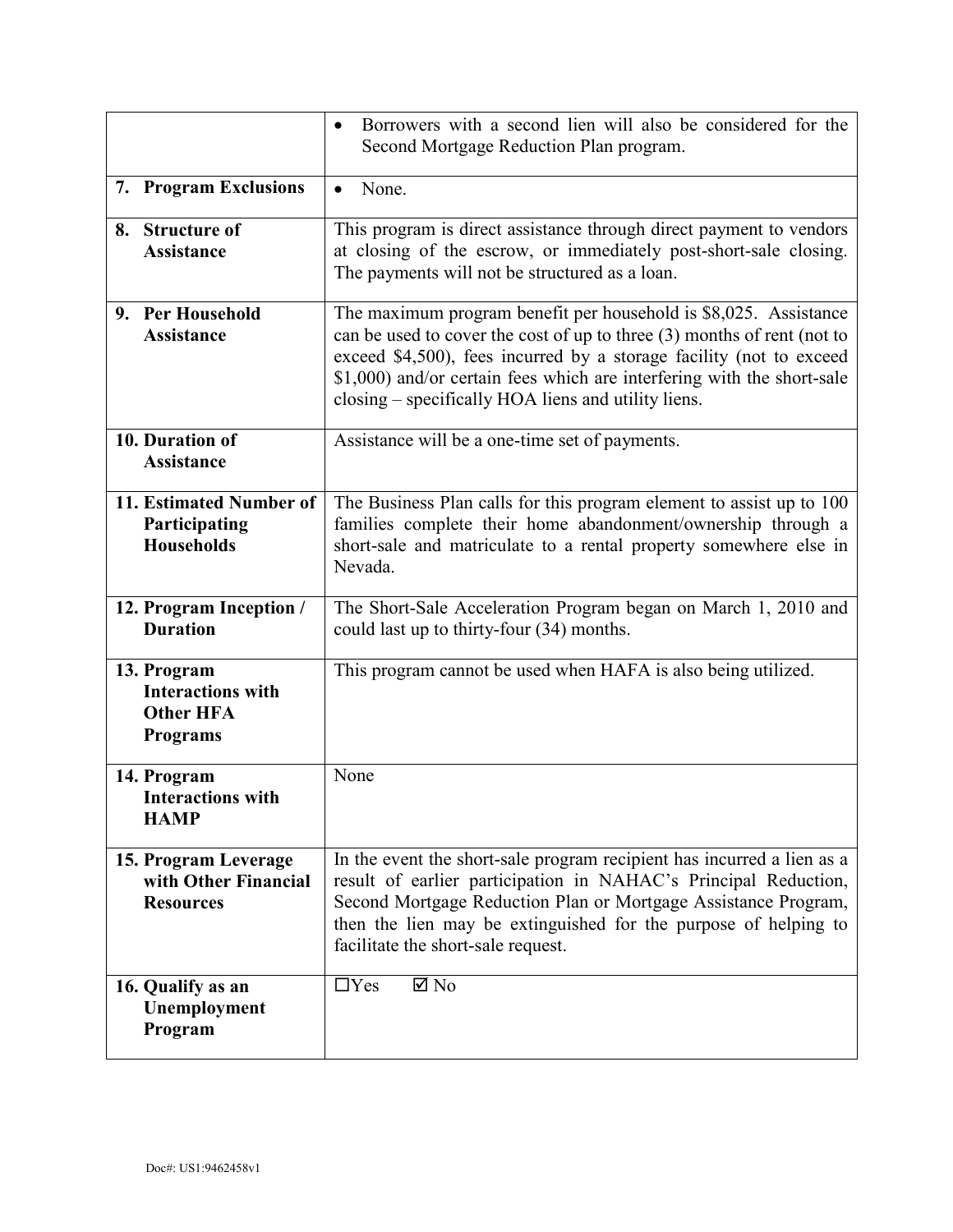#### **The Nevada Affordable Housing Assistance Corporation**

# **MORTGAGE ASSISTANCE PROGRAM (MAP)**

| 1. Program Overview                                                               | The Nevada Mortgage Assistance Program (MAP) is designed to<br>provide a financial bridge to temporarily unemployed or<br>underemployed borrowers facing imminent default. The MAP loan<br>will provide qualified borrowers assistance up to a maximum of<br>\$1,000 per month toward the borrower's impounded principal,<br>interest, property taxes and property insurance (PITI) excluding<br>homeowner association fees for up to nine (9) consecutive months<br>(MAP Participation Period). The borrower will be responsible for<br>contributing a minimum of \$75 per month plus any amount of PITI<br>payments due above the MAP assistance. |
|-----------------------------------------------------------------------------------|-----------------------------------------------------------------------------------------------------------------------------------------------------------------------------------------------------------------------------------------------------------------------------------------------------------------------------------------------------------------------------------------------------------------------------------------------------------------------------------------------------------------------------------------------------------------------------------------------------------------------------------------------------|
|                                                                                   | If, during the MAP Participation Period, the borrower becomes<br>employed, or employed at a higher income level, and can<br>demonstrate that he/she can sustain mortgage payments with a debt-<br>to-income ratio (DTI) below 43%, the borrower may become<br>eligible for additional reinstatement assistance (Reinstatement).<br>Reinstatement assists qualified borrowers by providing up to<br>\$12,500 to eliminate arrearages and bring the loan current.<br>Reinstatement is only applicable when the entire amount of<br>arrearages can be eliminated.                                                                                      |
| 2. Program Goals                                                                  | The MAP goal is to assist borrowers in keeping their homes during<br>a period of temporary unemployment or underemployment and,<br>thereby, prevent avoidable defaults and foreclosures.                                                                                                                                                                                                                                                                                                                                                                                                                                                            |
| 3. Target Population /<br><b>Areas</b>                                            | MAP aims to serve all regions of the state and all employment<br>sectors, as the foreclosure and unemployment crises in Nevada are<br>widespread and varied.                                                                                                                                                                                                                                                                                                                                                                                                                                                                                        |
| 4. Program Allocation<br>(Excluding<br><b>Administrative</b><br><b>Expenses</b> ) | \$36,687,416                                                                                                                                                                                                                                                                                                                                                                                                                                                                                                                                                                                                                                        |
| <b>5. Borrower Eligibility</b><br>Criteria                                        | Legal U.S. resident or lawful permanent U.S. resident.<br>$\bullet$<br>Borrower must be facing imminent default or be in default.<br>$\bullet$<br>Borrower's<br>financial<br>hardship<br>is<br>due<br>specifically<br>to<br>$\bullet$<br>unemployment or underemployment. For purposes of MAP,<br>unemployed borrowers are individuals who were previously                                                                                                                                                                                                                                                                                          |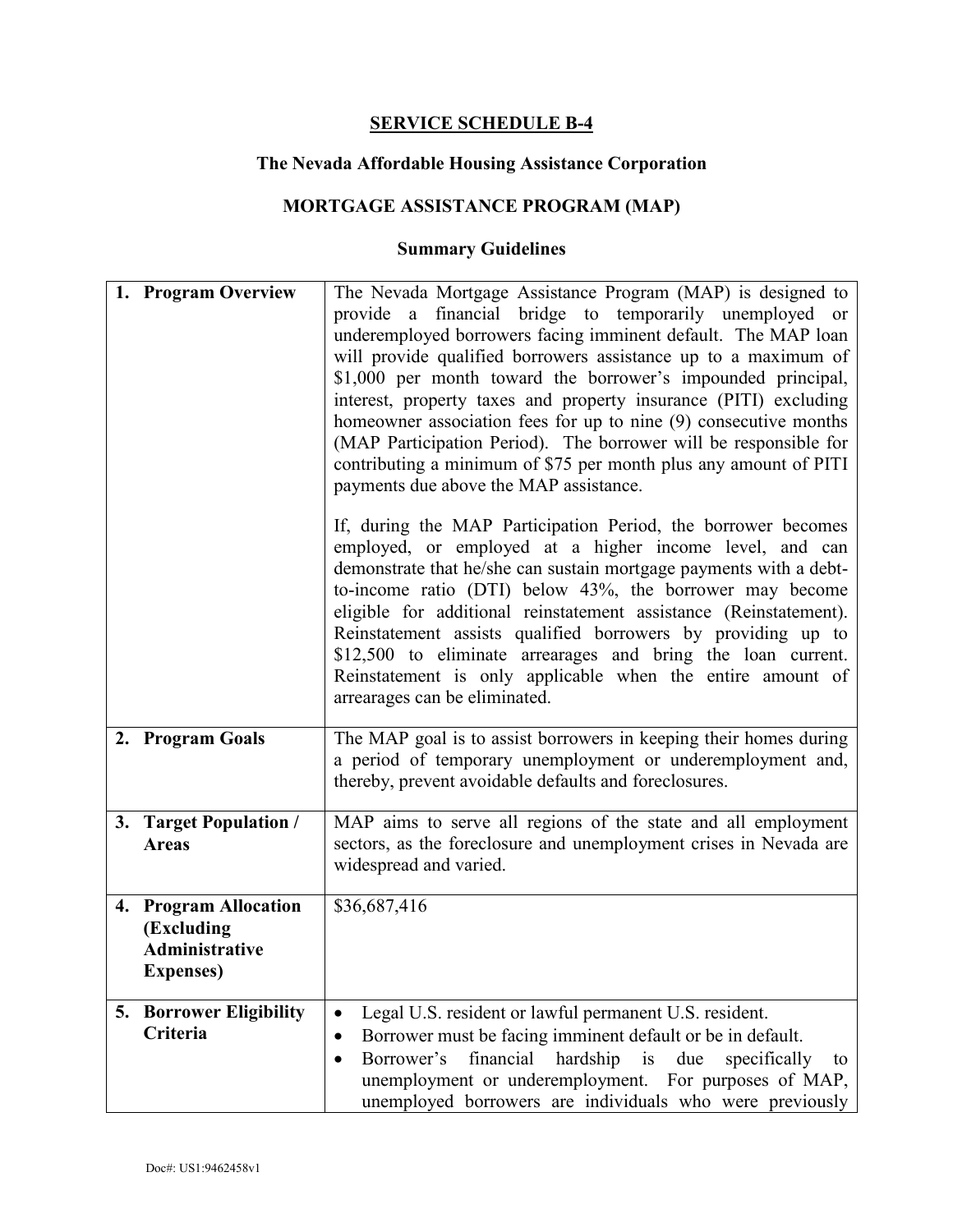|                                                   | employed but not currently working through no fault of their<br>own and underemployed borrowers are individuals that are in<br>default or in imminent threat of defaulting on their mortgage due<br>to a negative change in economic status or a material reduction<br>in measurable income.<br>Borrower will be required to sign a financial hardship affidavit<br>attesting to their inability to make mortgage payments.<br>To qualify for Reinstatement, borrower must have become<br>employed or employed at a higher income level during the<br>period of assistance and must demonstrate that mortgage<br>payments will be affordable going forward (i.e., borrower must<br>have a DTI below 43%).                                                                                                                                                                            |
|---------------------------------------------------|--------------------------------------------------------------------------------------------------------------------------------------------------------------------------------------------------------------------------------------------------------------------------------------------------------------------------------------------------------------------------------------------------------------------------------------------------------------------------------------------------------------------------------------------------------------------------------------------------------------------------------------------------------------------------------------------------------------------------------------------------------------------------------------------------------------------------------------------------------------------------------------|
| 6. Property / Loan<br><b>Eligibility Criteria</b> | Property is owner-occupied and serves as the borrower's<br>primary residence.<br>Mortgage balance is at or below the current GSE loan limit.                                                                                                                                                                                                                                                                                                                                                                                                                                                                                                                                                                                                                                                                                                                                         |
| 7. Program Exclusions                             | The property is subject to a 1 <sup>st</sup> priority or junior HELOC.<br>٠<br>Borrowers in active bankruptcy.<br>Property listed for sale.<br>Borrowers who are not currently working and collecting a fixed<br>income such as that associated with one of the following:<br>Retirement<br>$\circ$<br>Disability<br>$\circ$<br>Social Security<br>$\circ$                                                                                                                                                                                                                                                                                                                                                                                                                                                                                                                           |
| <b>Structure of</b><br>8.<br><b>Assistance</b>    | This program is administered through direct payments to the<br>Servicer. All MAP assistance will be structured as a 0% interest,<br>forgivable loan secured by a lien recorded against the subject<br>property. The lien has a term of three (3) years and is forgiven<br>following final funding at a rate of thirty-three percent (33%) per<br>year with full forgiveness at the end of year three (3) provided the<br>borrower complies with the terms of the loan. The loan will be<br>repayable if the borrower defaults under the terms of the loan or if<br>the borrower sells the property before the three (3) year time period<br>expires and there is equity in the property after payment of the $1st$<br>priority lien holder. All funds returned to NAHAC will be recycled<br>until December 31, 2017; thereafter all remaining funds must be<br>returned to Treasury. |
| 9. Per Household<br><b>Assistance</b>             | The maximum MAP assistance should not exceed \$1,000/month per<br>recipient for up to nine (9) months for a total aggregate mortgage<br>payment assistance of \$9,000.<br>Reinstatement candidates will be eligible to receive a limited, one-<br>time payment of up to $$12,500$ .                                                                                                                                                                                                                                                                                                                                                                                                                                                                                                                                                                                                  |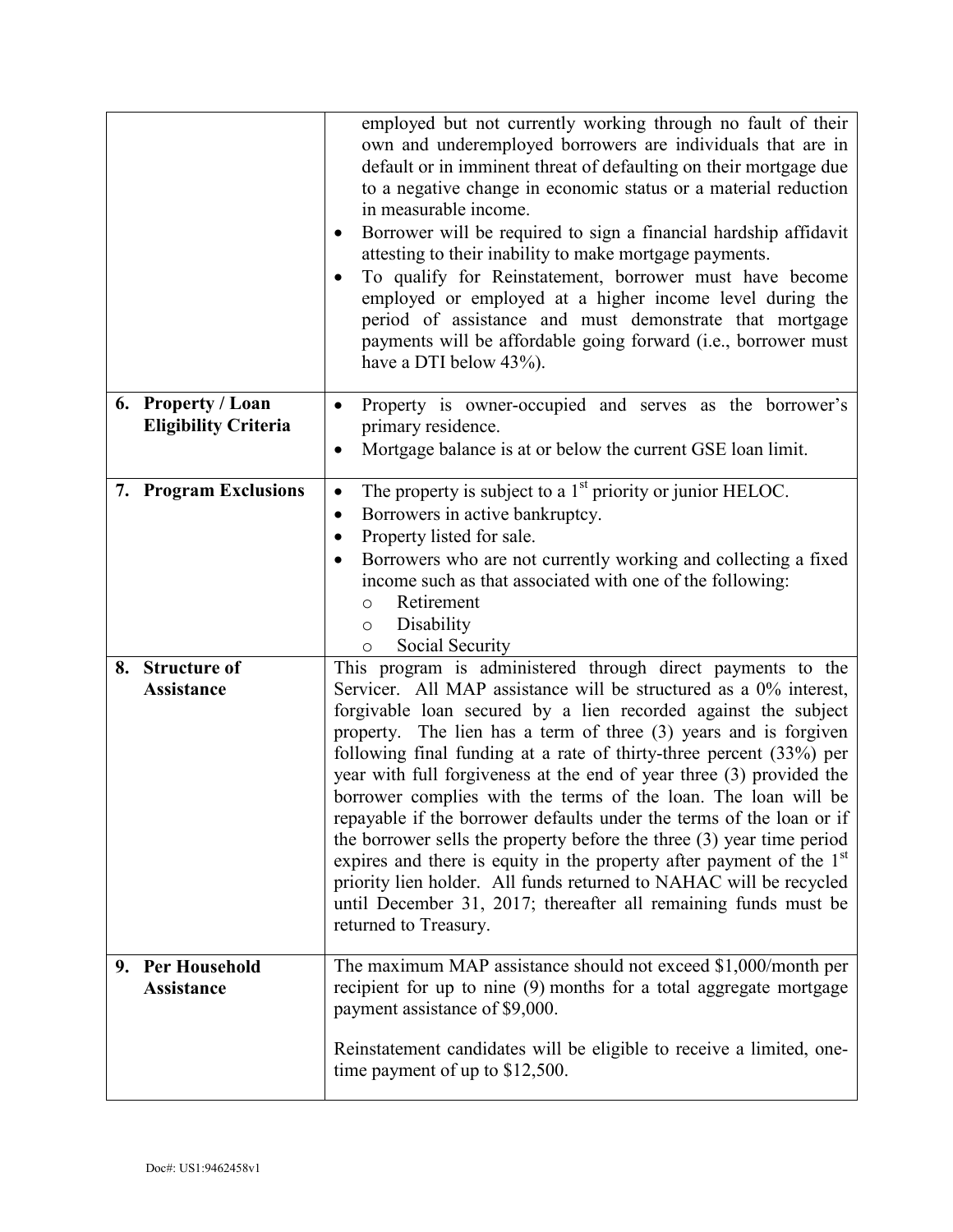|                                                                                | The combined maximum amount of MAP assistance available to a<br>qualified borrower is \$21,500.                                                                                                                                                                                                                                                                                                                                                                                               |
|--------------------------------------------------------------------------------|-----------------------------------------------------------------------------------------------------------------------------------------------------------------------------------------------------------------------------------------------------------------------------------------------------------------------------------------------------------------------------------------------------------------------------------------------------------------------------------------------|
| 10. Duration of<br><b>Assistance</b>                                           | MAP assistance will last up to nine (9) months.                                                                                                                                                                                                                                                                                                                                                                                                                                               |
| 11. Estimated Number of<br>Participating<br><b>Households</b>                  | Based upon average assistance of \$9,000, the expected number of<br>potential recipients should be approximately 4,065.                                                                                                                                                                                                                                                                                                                                                                       |
| 12. Program Inception /<br><b>Duration</b>                                     | This program began on March 1, 2010 and will continue until all<br>funds are committed or before December 31, 2017, whichever is<br>sooner.                                                                                                                                                                                                                                                                                                                                                   |
| 13. Program<br><b>Interactions with</b><br><b>Other HFA</b><br><b>Programs</b> | The MAP program could have some form of interactions with other<br>HHF programs both pre- and post-assistance. Borrowers may<br>receive assistance from more than one HHF program as long as the<br>total combined assistance does not exceed \$100,000.                                                                                                                                                                                                                                      |
| 14. Program<br><b>Interactions with</b><br><b>HAMP</b>                         | MAP funds may be applied prior to HAMP or after a HAMP trial<br>period has been successfully completed by the homeowner, on a<br>case-by-case basis.                                                                                                                                                                                                                                                                                                                                          |
| 15. Program Leverage<br>with Other Financial<br><b>Resources</b>               | NAHAC will work directly with a loan servicer in conjunction with<br>each MAP borrower to ensure that MAP funds are strictly used for<br>MAP-eligible purposes. NAHAC accounting staff will communicate<br>with the servicer to ensure that the MAP payments are credited only<br>toward current amounts of PITI due on the borrower's first<br>mortgage. Funds will not be applied toward past due penalties<br>except in those instances where the borrower qualifies for<br>Reinstatement. |
| 16. Qualify as an<br>Unemployment<br>Program                                   | $\overline{\Box}$ No<br>$\overline{\mathbf{Y}}$ Yes                                                                                                                                                                                                                                                                                                                                                                                                                                           |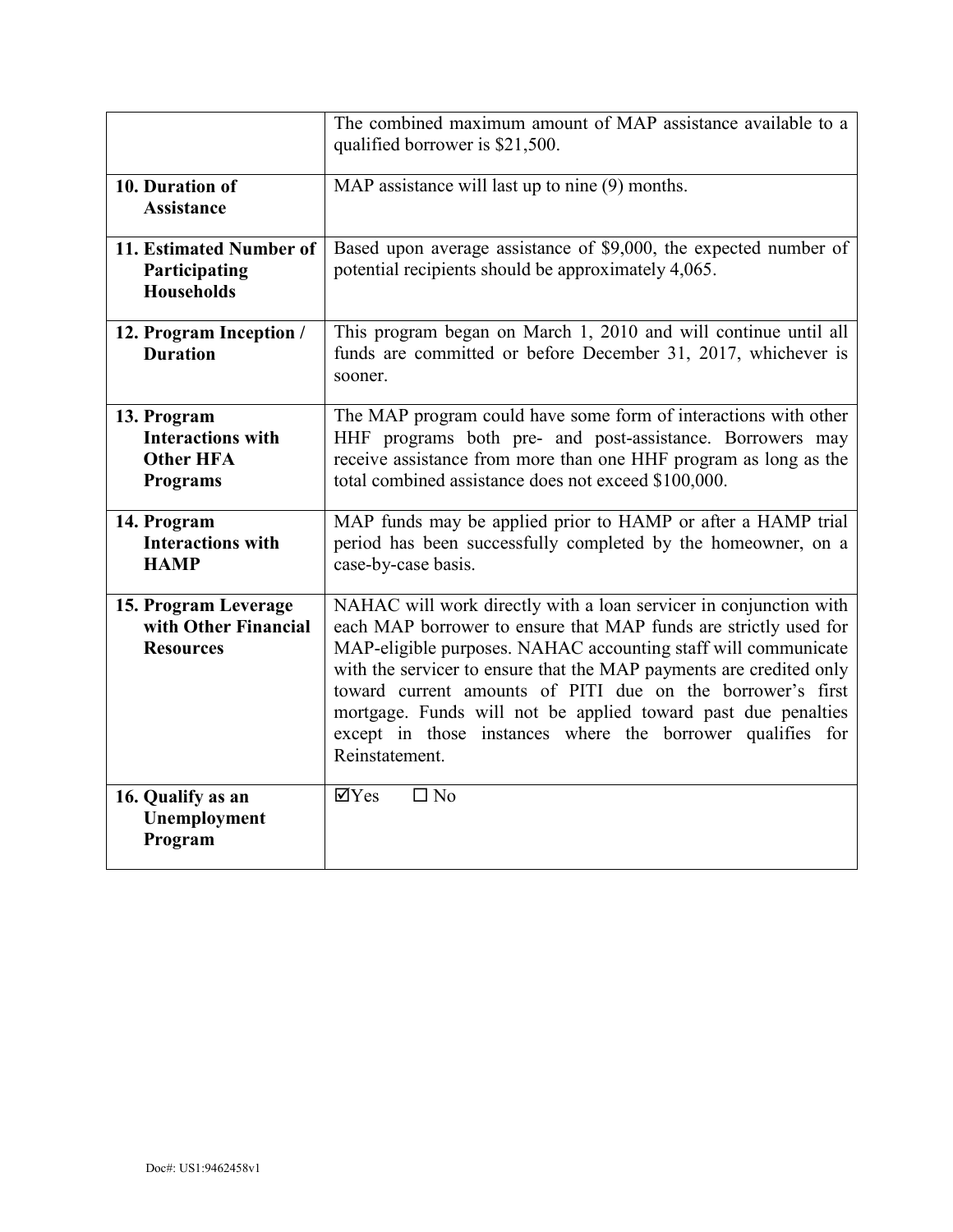# **The Nevada Affordable Housing Assistance Corporation**

# **MORTGAGE ASSISTANCE PROGRAM**

# **ALTERNATIVE (MAPA)**

| 1. Program Overview | The Nevada Mortgage Assistance Program Alternative (MAPA) is<br>designed to help keep first mortgages current for approximately 415<br>individuals who are not currently working and collecting a fixed<br>income such as that associated with one of the following:                                                                     |
|---------------------|------------------------------------------------------------------------------------------------------------------------------------------------------------------------------------------------------------------------------------------------------------------------------------------------------------------------------------------|
|                     | Retirement                                                                                                                                                                                                                                                                                                                               |
|                     | Disability                                                                                                                                                                                                                                                                                                                               |
|                     | Social Security                                                                                                                                                                                                                                                                                                                          |
|                     | The program will assist those qualified families by paying the lesser<br>of:                                                                                                                                                                                                                                                             |
|                     | \$1,000 of the principal, interest, property taxes and property<br>(a)<br>insurance (PITI) (when impounded) toward the monthly first<br>mortgage payment or                                                                                                                                                                              |
|                     | Total first mortgage payment due for the aforementioned<br>(b)<br>components.                                                                                                                                                                                                                                                            |
|                     | Further, the borrower will be responsible for contributing a<br>minimum of \$75 per month toward completing the full payment<br>due. MAPA payments may be extended for qualified families for<br>up to nine (9) months (MAPA Participation Period).                                                                                      |
|                     | MAPA payments are aimed at providing a financial bridge to<br>income restricted, unemployed homeowners that are in pursuit of a<br>homeownership sustainment program.                                                                                                                                                                    |
|                     | For the purpose of this program, the target population will include<br>individuals which cannot return to the workforce through no fault of<br>their own and are in default or in a situation of imminent threat of<br>going into default due to limited income – subject to satisfaction of<br>all other borrower eligibility criteria. |
|                     | Borrowers will submit their partial payment to NAHAC where it<br>will be combined with the HHF funds and a full remittance made to<br>the loan servicer. Borrowers can apply directly through the<br>NAHAC offices after first completing an appropriate screening tool                                                                  |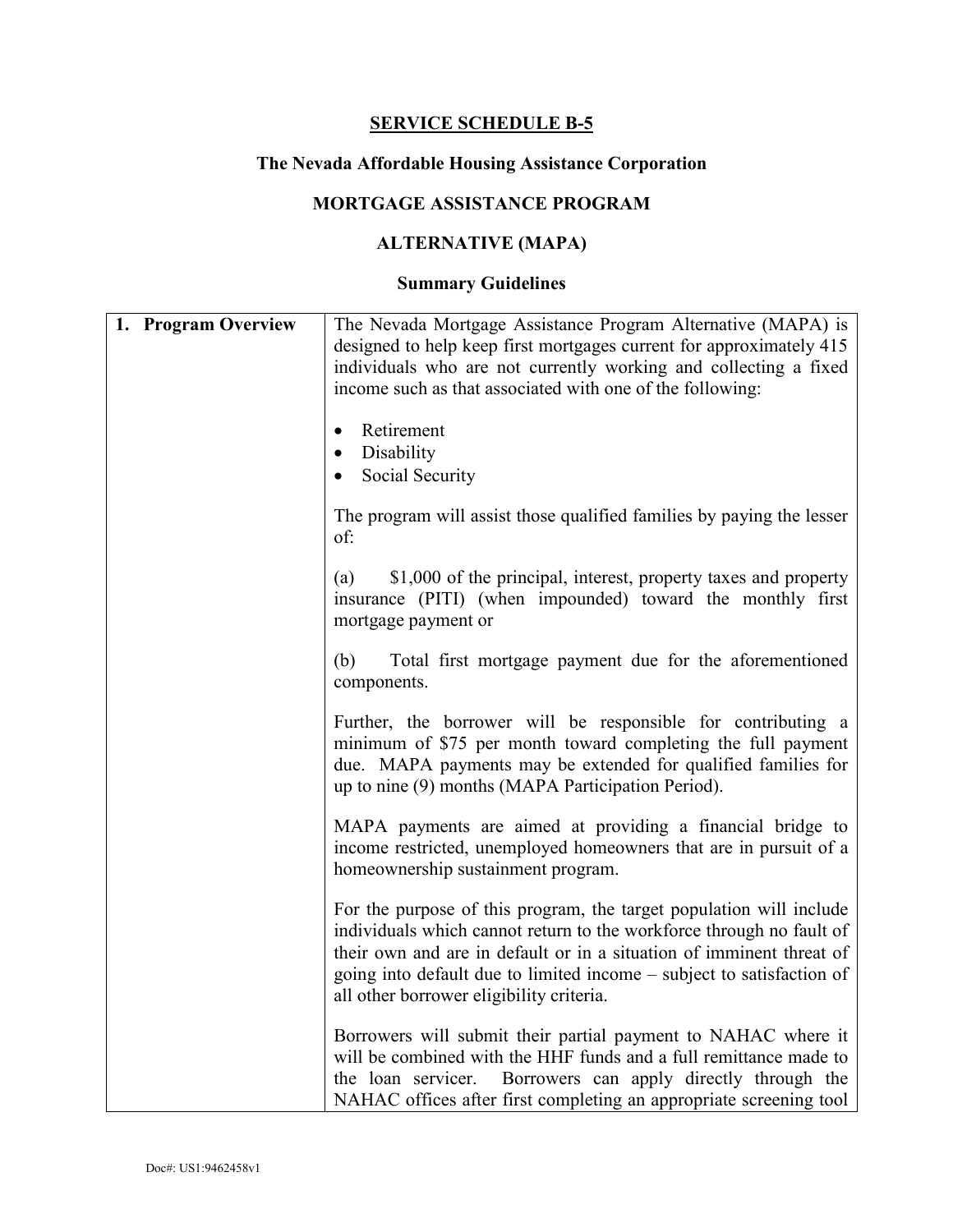|    |                                                                                   | and being given an appointment with the NAHAC loan underwriter.<br>MAPA payments will invoke a non-recourse lien which will have an<br>earned forgiveness embedded in the Note. Borrowers who are able<br>to sustain their homeownership for thirty-six (36) successive months<br>following closing will have their lien extinguished.<br>If, during or after the MAPA Participation Period, the borrower can<br>demonstrate that he/she can sustain mortgage payments with a debt-<br>to-income ratio (DTI) below 43%, the borrower may become<br>eligible for additional reinstatement assistance (Reinstatement). In<br>order to achieve a DTI below 43%, the borrower may, but is not<br>required to enroll in a homeownership sustainment program.<br>Reinstatement assists qualified borrowers by providing up to<br>\$12,500 to eliminate arrearages and bring the loan current.<br>Reinstatement is only applicable when the entire amount of |  |
|----|-----------------------------------------------------------------------------------|-------------------------------------------------------------------------------------------------------------------------------------------------------------------------------------------------------------------------------------------------------------------------------------------------------------------------------------------------------------------------------------------------------------------------------------------------------------------------------------------------------------------------------------------------------------------------------------------------------------------------------------------------------------------------------------------------------------------------------------------------------------------------------------------------------------------------------------------------------------------------------------------------------------------------------------------------------|--|
|    |                                                                                   | arrearages can be eliminated.                                                                                                                                                                                                                                                                                                                                                                                                                                                                                                                                                                                                                                                                                                                                                                                                                                                                                                                         |  |
|    | 2. Program Goals                                                                  | The MAPA goal is to assist fixed-income borrowers in keeping their<br>homes during a period of temporary financial hardship and, thereby,<br>prevent avoidable defaults and foreclosures. MAPA in conjunction<br>with subsequent homeownership sustainment programs<br>and<br>Reinstatement aims to decrease both the number and probability of<br>future foreclosures in Nevada.                                                                                                                                                                                                                                                                                                                                                                                                                                                                                                                                                                     |  |
|    | 3. Target Population /<br><b>Areas</b>                                            | Funding will be distributed on a first-come, first-served basis with<br>target populations spanning (a) the Clark County/Las Vegas valley<br>area, (b) the Reno-Sparks SMSA area and (c) all of rural Nevada.                                                                                                                                                                                                                                                                                                                                                                                                                                                                                                                                                                                                                                                                                                                                         |  |
|    | 4. Program Allocation<br>(Excluding<br><b>Administrative</b><br><b>Expenses</b> ) | \$2,113,500                                                                                                                                                                                                                                                                                                                                                                                                                                                                                                                                                                                                                                                                                                                                                                                                                                                                                                                                           |  |
| 5. | <b>Borrower Eligibility</b><br>Criteria                                           | To ensure both consistencies with previously approved Participation<br>Agreement programs and to lessen the burdens of administering the<br>MAPA program, adherence to the same underwriting qualification<br>standards will be generally utilized.                                                                                                                                                                                                                                                                                                                                                                                                                                                                                                                                                                                                                                                                                                   |  |
|    |                                                                                   | Thus, borrower eligibility criteria will consist of:                                                                                                                                                                                                                                                                                                                                                                                                                                                                                                                                                                                                                                                                                                                                                                                                                                                                                                  |  |
|    |                                                                                   | Legal U.S. resident or lawful permanent U.S. resident.<br>Borrower must be in default or facing imminent default.<br>Borrower must be experiencing financial hardship due to<br>circumstances beyond the homeowner's control (no contrived<br>defaults allowed).<br>Borrower will be required to sign a financial hardship affidavit<br>attesting to their inability to make mortgage payments.                                                                                                                                                                                                                                                                                                                                                                                                                                                                                                                                                       |  |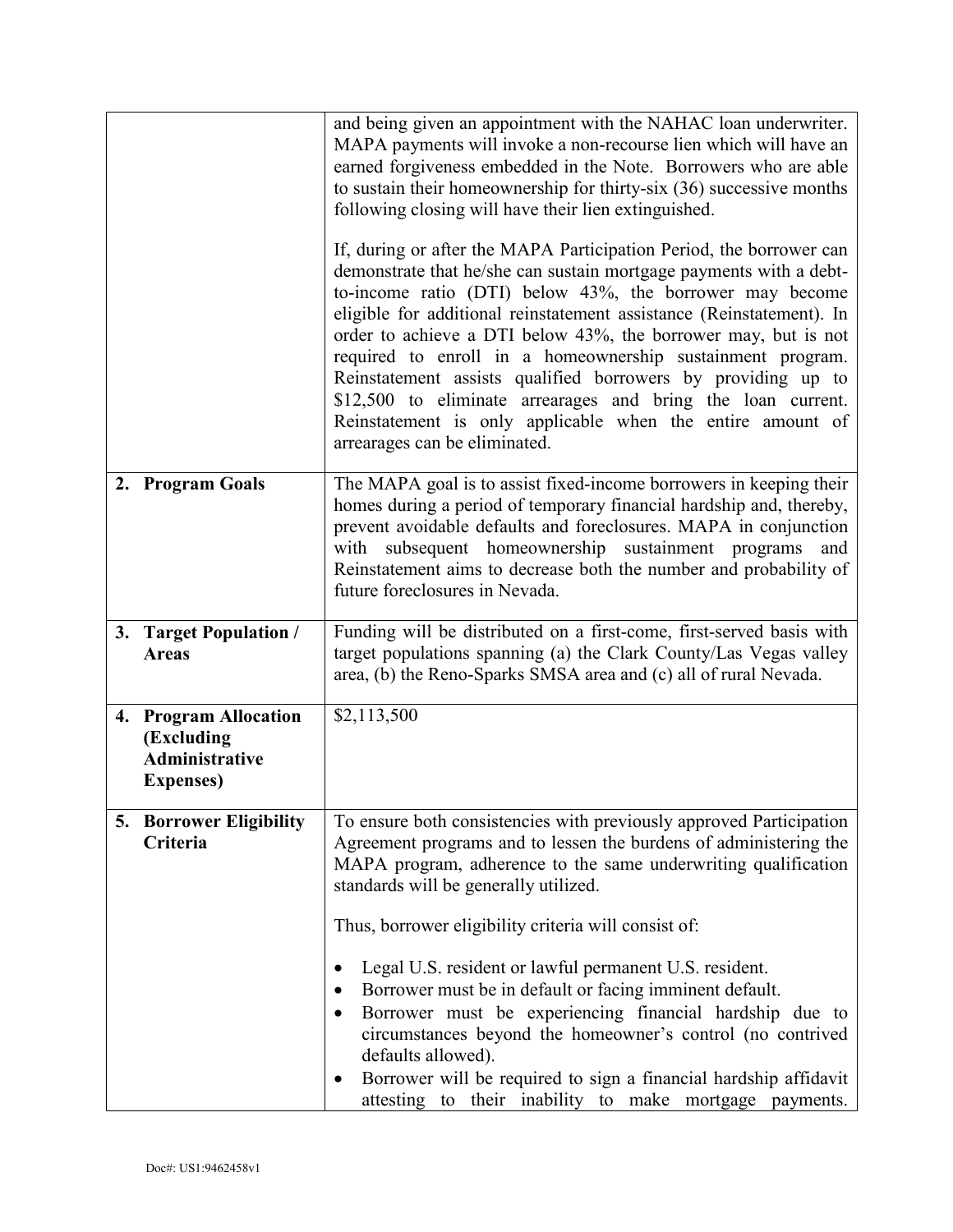|                                                   | Reinstatement candidates must demonstrate sustainability of<br>current payments. By definition that would mean that their<br>mortgage payment is less than 43% of their household income.<br>The borrower must also demonstrate they still have little or no<br>ability to extinguish past missed payments, penalties or fees.<br>Reinstatement will only be allocated in those instances where<br>the entire past due balance and/or accrued penalties can be<br>eliminated such that the borrower is in good standing post<br>assistance.                                                         |
|---------------------------------------------------|-----------------------------------------------------------------------------------------------------------------------------------------------------------------------------------------------------------------------------------------------------------------------------------------------------------------------------------------------------------------------------------------------------------------------------------------------------------------------------------------------------------------------------------------------------------------------------------------------------|
|                                                   | Basic eligibility criteria will be analyzed either on-line (through the<br>borrower's visit to the website and use of the 'screening tool'),<br>directly at the NAHAC offices or by the designated call center. If<br>borrowers meet screening criteria, application packages will be<br>assembled by the NAHAC underwriters who will do the full<br>verifications/confirmation, enter the borrower's data into the<br>NAHAC database and accounts payable systems and begin the<br>relationship with the borrower's participating banks/lenders/<br>servicers to ensure aid is acceptable to them. |
| 6. Property / Loan<br><b>Eligibility Criteria</b> | Home is currently owner occupied and serves as the borrower's<br>$\bullet$<br>primary residence.<br>Mortgage balance cannot exceed the current GSE loan limit.<br>$\bullet$                                                                                                                                                                                                                                                                                                                                                                                                                         |
| 7. Program Exclusions                             | Borrowers that have received nine (9) months of assistance through<br>MAP will be ineligible for assistance through MAPA. In the event a<br>borrower has received less than nine (9) months of assistance<br>through MAP or MAPA, the borrower can reapply to receive<br>assistance through either program on a pro-rata basis where any<br>borrower will receive a maximum of nine (9) months of combined<br>assistance.                                                                                                                                                                           |
| 8.<br><b>Structure of</b><br>Assistance           | Borrower must proactively pursue homeownership sustainment<br>program which must be verified with forty-five (45) days of closing<br>on MAPA or borrower will be disenrolled from program.<br>This program is administered through direct payments to the<br>servicer. All MAPA assistance will be structured as a 0% interest,<br>forgivable loan secured by a lien recorded against the subject<br>property. The lien has a term of three (3) years and is forgiven                                                                                                                               |
|                                                   | following final funding at a rate of thirty-three percent (33%) per<br>year with full forgiveness at the end of year three (3) provided the<br>borrower complies with the terms of the loan. The loan will be<br>repayable if the borrower defaults under the terms of the loan or if<br>the borrower sells the property before the three (3) year time period<br>expires and there is equity in the property after payment of the $1st$<br>priority lien holder. All funds returned to NAHAC will be recycled                                                                                      |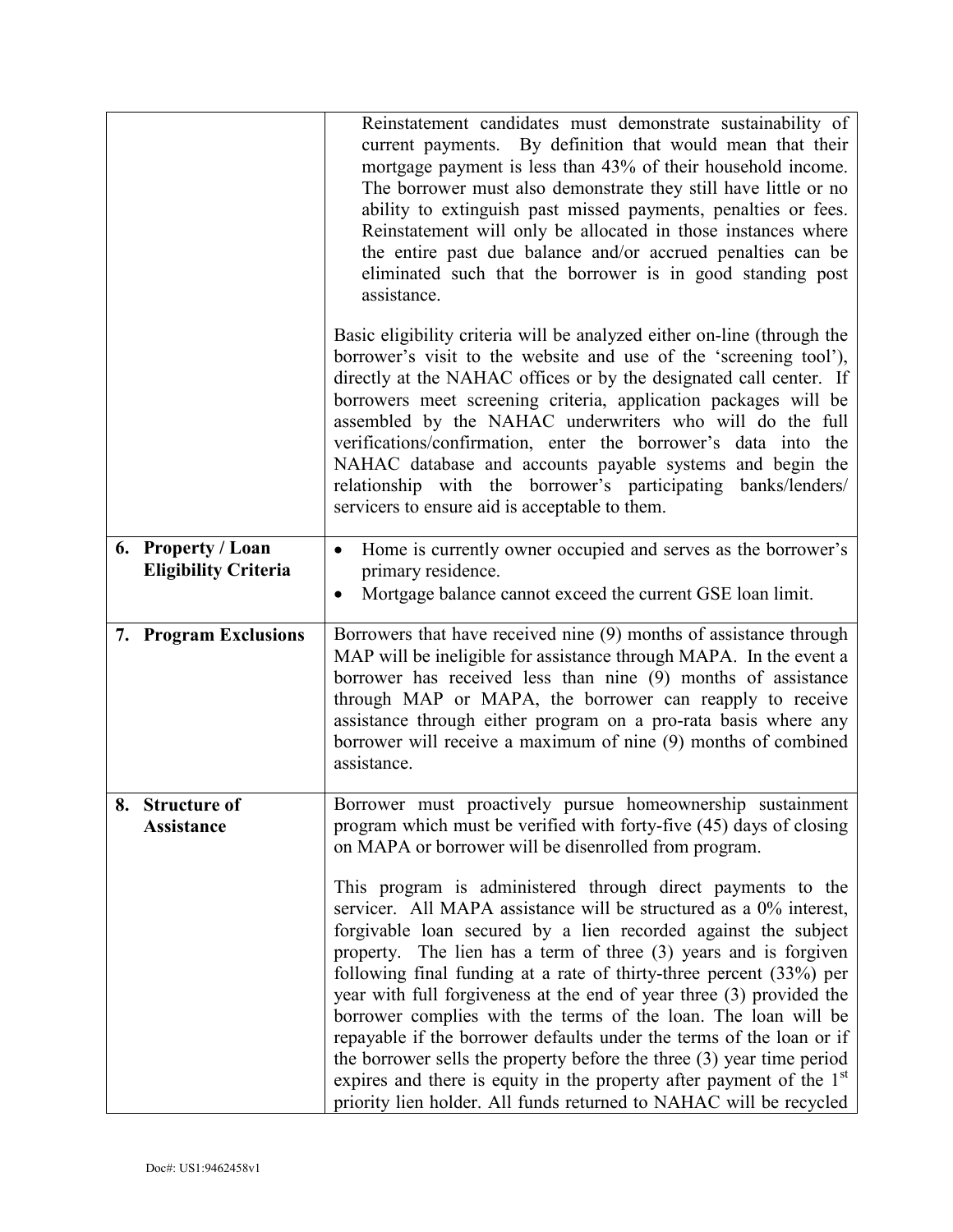|                                            | until December 31, 2017; thereafter any remaining funds must be<br>returned to Treasury.                                                              |
|--------------------------------------------|-------------------------------------------------------------------------------------------------------------------------------------------------------|
|                                            |                                                                                                                                                       |
|                                            | MAPA recipients who qualify for reinstatement will have up to<br>\$12,500 in reinstatement funds made on a 'one-time basis' directly                  |
|                                            | to the mortgage servicer.                                                                                                                             |
| 9. Per Household                           | The maximum MAPA assistance should not exceed \$1,000/month                                                                                           |
| <b>Assistance</b>                          | per recipient for up to nine (9) months for a total aggregate<br>mortgage payment assistance of \$9,000.                                              |
|                                            | Reinstatement candidates will be eligible to receive a limited, one-<br>time payment of up to $$12,500$ .                                             |
|                                            | The combined maximum amount of MAPA assistance available to a<br>qualified borrower is \$21,500.                                                      |
| 10. Duration of                            | MAPA will last up to nine (9) months.                                                                                                                 |
| <b>Assistance</b>                          |                                                                                                                                                       |
| 11. Estimated Number of                    | Based upon average assistance of \$9,000 per household, it is                                                                                         |
| Participating<br><b>Households</b>         | anticipated that 75% of the program funds be exhausted by monthly<br>mortgage payment expenditures $-$ for a total of approximately 176               |
|                                            | households.                                                                                                                                           |
|                                            | The average Reinstatement payout is expected to be \$12,500 per                                                                                       |
|                                            | eligible borrower with a portion of MAPA eligible borrowers also<br>qualifying and receiving Reinstatement benefits. The remaining                    |
|                                            | 25% of program funds are anticipated to be used for Reinstatement                                                                                     |
|                                            | candidates, a total of approximately forty-two (42) households.                                                                                       |
| 12. Program Inception /<br><b>Duration</b> | This program began February 2012 and will continue until all funds<br>are committed or December 31, 2017, whichever is sooner.                        |
|                                            |                                                                                                                                                       |
| 13. Program<br><b>Interactions with</b>    | The MAPA program could have some form of interactions with the<br>other HHF programs both pre- and post-assistance. Borrowers may                     |
| <b>Other HFA</b>                           | receive assistance from more than one HHF program as long as the                                                                                      |
| <b>Programs</b>                            | total combined assistance does not exceed \$100,000.                                                                                                  |
| 14. Program<br><b>Interactions with</b>    | MAPA recipients that become employed or have an improvement in<br>their economic situation during the period of assistance may also                   |
| <b>HAMP</b>                                | benefit from HAMP.                                                                                                                                    |
|                                            | MAPA funds may be applied prior to HAMP since it is most                                                                                              |
|                                            | beneficial to both the homeowner and mortgage servicer as<br>payments would be made instead of capitalized and no additional<br>late charges accrued. |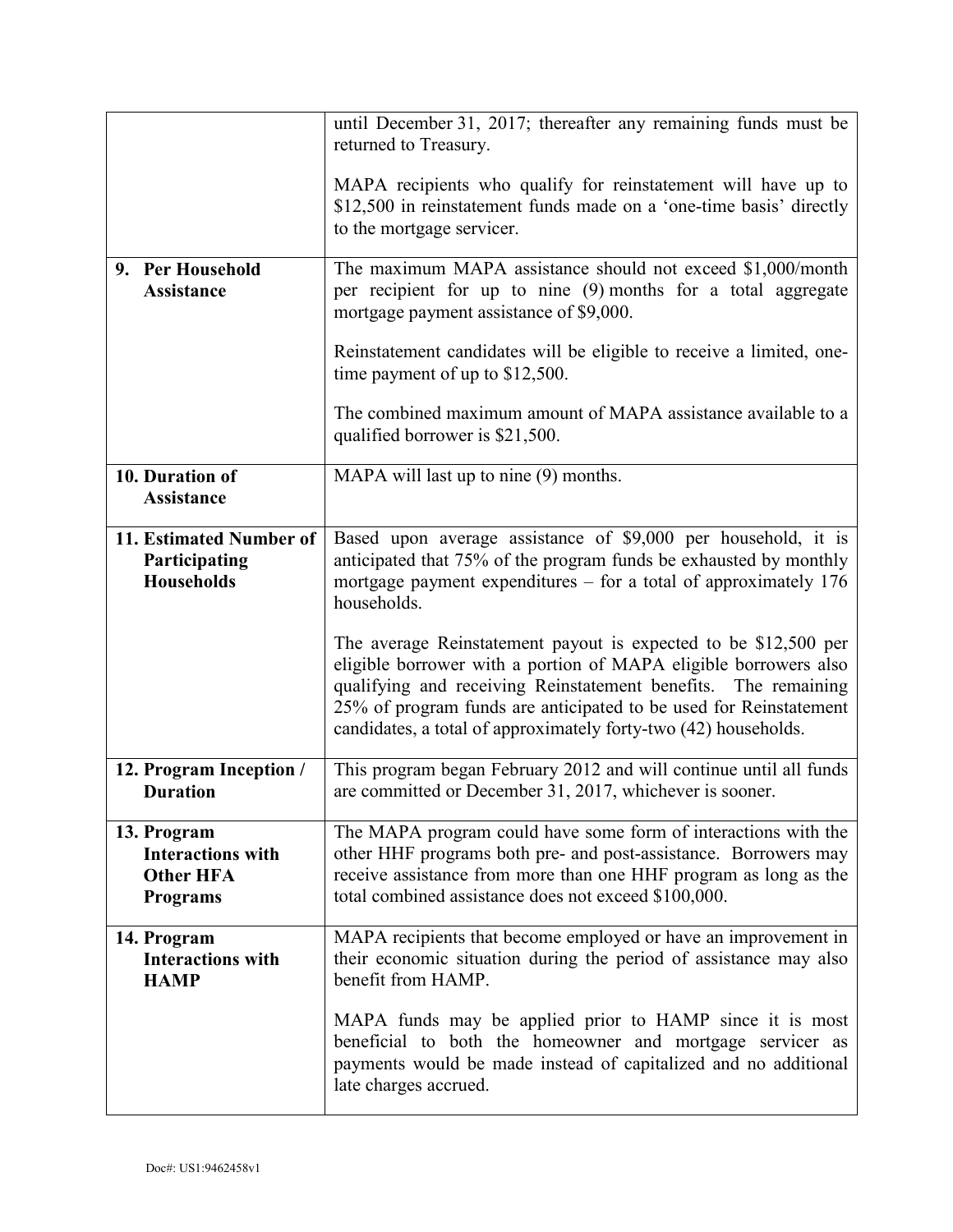| 15. Program Leverage<br>with Other Financial<br><b>Resources</b> | NAHAC will work directly with a loan servicer in conjunction with<br>each MAPA borrower to ensure that MAPA funds are strictly used<br>for MAPA-eligible purposes. NAHAC accounting staff will<br>communicate with the servicer to ensure that the MAPA payments<br>are credited only toward current amounts of PITI due on the<br>borrower's first mortgage. Funds will not be applied toward past<br>due penalties except in those instances where the borrower qualifies<br>for Reinstatement. |
|------------------------------------------------------------------|---------------------------------------------------------------------------------------------------------------------------------------------------------------------------------------------------------------------------------------------------------------------------------------------------------------------------------------------------------------------------------------------------------------------------------------------------------------------------------------------------|
| 16. Qualify as an<br>Unemployment<br>Program                     | $\boxtimes$ No<br>$\Box$ Yes                                                                                                                                                                                                                                                                                                                                                                                                                                                                      |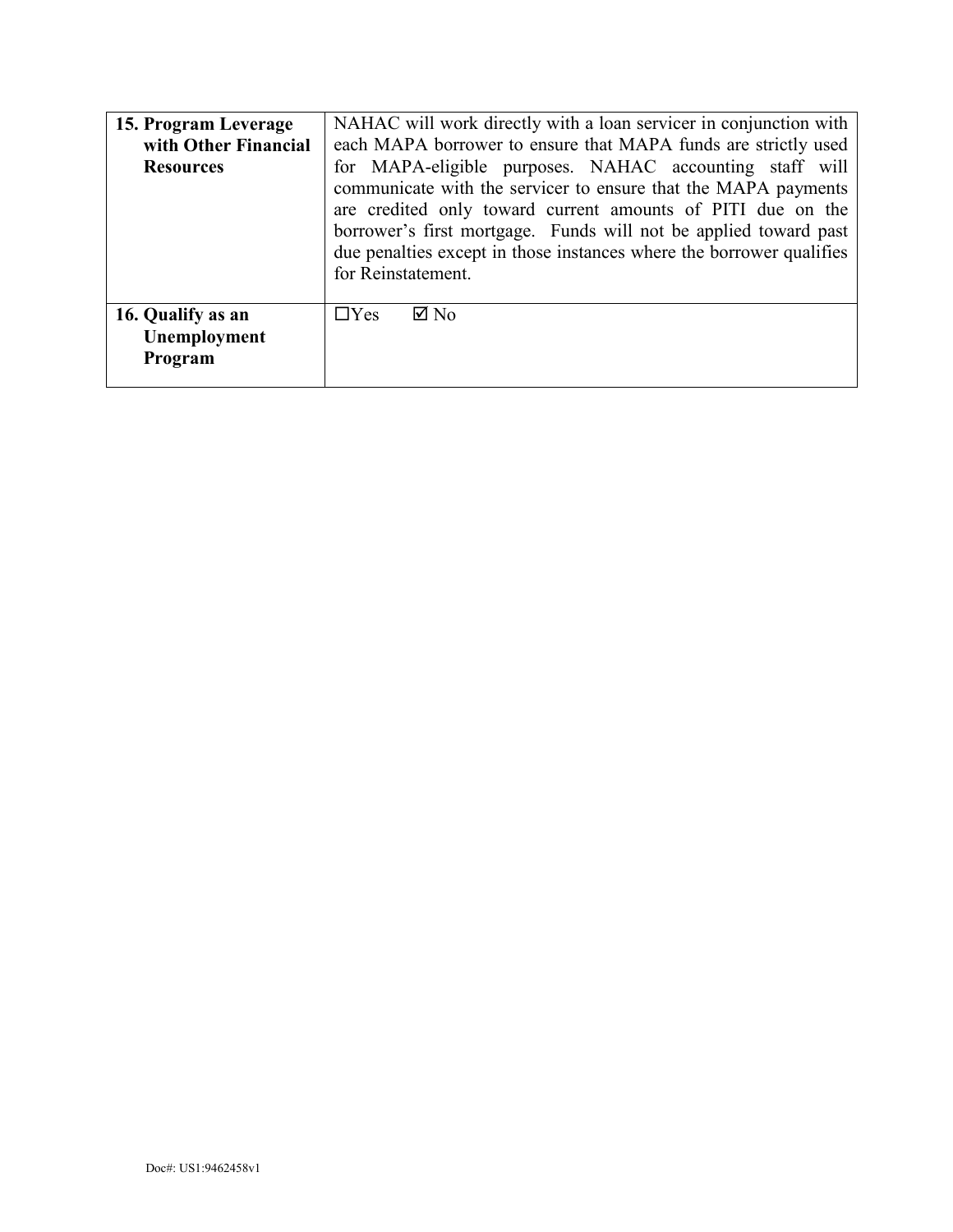# **The Nevada Affordable Housing Assistance Corporation**

#### **HOME RETENTION PROGRAM**

| 1. Program Overview                                                               | The Home Retention Program (HRP) is being administered by<br>Home Means Nevada, Inc. (HMN) in partnership with Nevada<br>Affordable Housing Assistance Corporation (NAHAC).<br>Funding under this Program is designed to provide directed<br>assistance to eligible borrowers with the intent to permanently<br>reduce the borrower's primary loan amount to a debt-to-income ratio<br>(DTI) of less than 31%. |
|-----------------------------------------------------------------------------------|----------------------------------------------------------------------------------------------------------------------------------------------------------------------------------------------------------------------------------------------------------------------------------------------------------------------------------------------------------------------------------------------------------------|
|                                                                                   | HRP will be used to facilitate permanent modifications by<br>contributing a dollar-for-dollar match up to \$100,000 to reduce the<br>unpaid principal balance (UPB) of an eligible borrower's primary<br>mortgage. Program funding may not be used to reduce the principal<br>balance of an eligible borrower's mortgage loan below 100% of the<br>current market value of the property.                       |
| 2. Program Goals                                                                  | To help homeowners avoid foreclosure by permanently modifying a<br>borrower's primary mortgage to achieve an affordable monthly<br>housing payment.<br>To achieve a 75% success rate in loans assisted under the Program<br>that continue to make on-time monthly payments for at least twelve                                                                                                                 |
|                                                                                   | (12) months after the permanent modification occurred.                                                                                                                                                                                                                                                                                                                                                         |
| 3. Target Population /<br><b>Areas</b>                                            | The targeted populations are households whose loans HMN is able<br>to acquire.                                                                                                                                                                                                                                                                                                                                 |
|                                                                                   | Eligible loan pools include loans owned by Government Sponsored<br>Entities, the U.S. Department of Housing & Urban Development,<br>commercial banks, state chartered banks, and credit unions.                                                                                                                                                                                                                |
| 4. Program Allocation<br>(Excluding<br><b>Administrative</b><br><b>Expenses</b> ) | \$40,000,000                                                                                                                                                                                                                                                                                                                                                                                                   |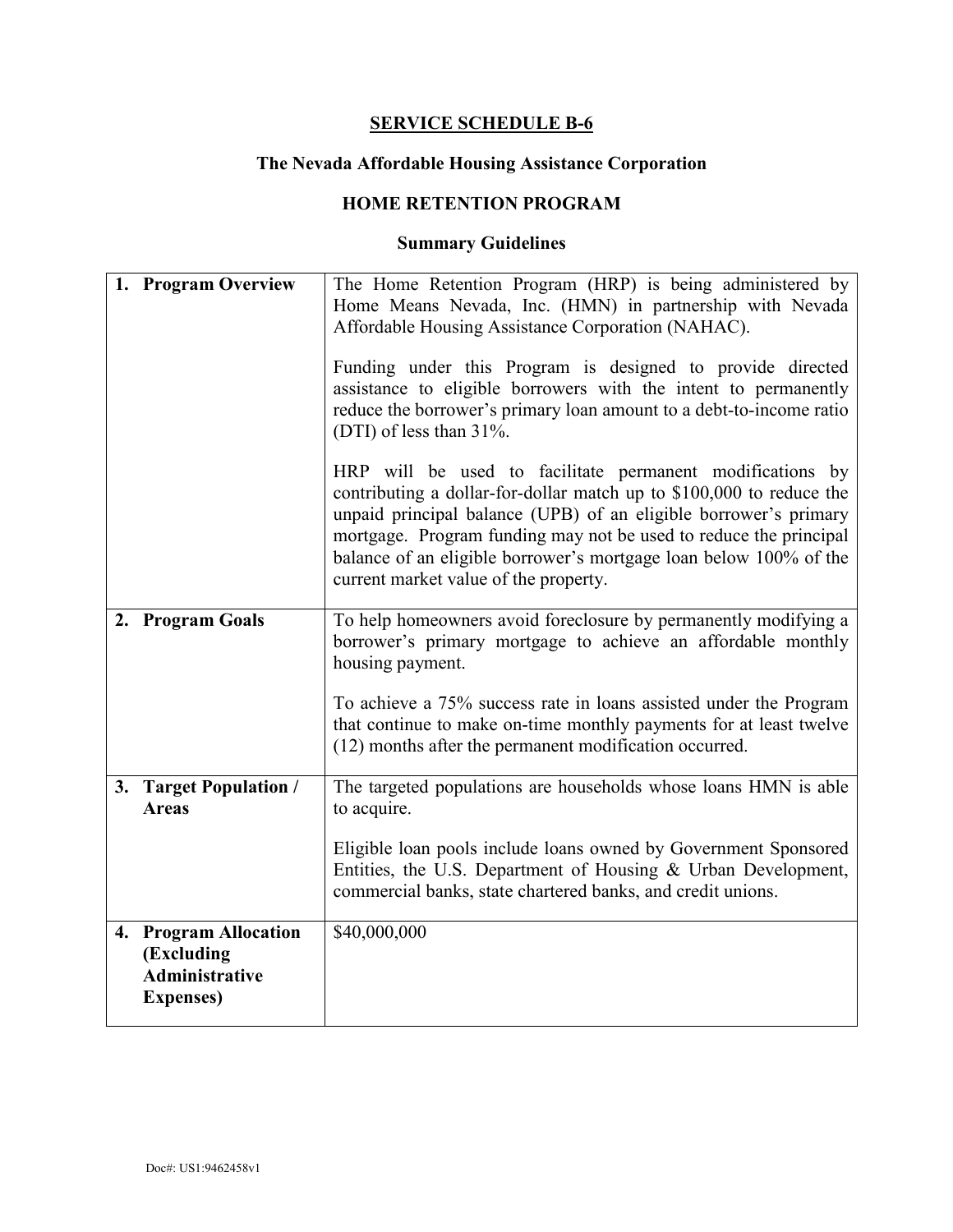| <b>5. Borrower Eligibility</b> | $\bullet$ | Legal U.S. Citizen or lawful permanent U.S. resident.                                                                                                                                                                                                                                                                                                 |
|--------------------------------|-----------|-------------------------------------------------------------------------------------------------------------------------------------------------------------------------------------------------------------------------------------------------------------------------------------------------------------------------------------------------------|
| Criteria                       |           | Borrower must demonstrate an ability to maintain an affordable                                                                                                                                                                                                                                                                                        |
|                                |           | mortgage with a total monthly housing payment equal to or less                                                                                                                                                                                                                                                                                        |
|                                |           | than 45% of the borrower's gross monthly income.                                                                                                                                                                                                                                                                                                      |
|                                |           | Borrower must meet the CLTV requirements as follows:                                                                                                                                                                                                                                                                                                  |
|                                |           |                                                                                                                                                                                                                                                                                                                                                       |
|                                |           | either:<br>$\circ$                                                                                                                                                                                                                                                                                                                                    |
|                                |           | a UPB equal to or greater than 105% of the<br>(a)<br>property's current market value and provide a<br>financial hardship affidavit demonstrating one of the<br>following hardships:                                                                                                                                                                   |
|                                |           | Reduced income due to:                                                                                                                                                                                                                                                                                                                                |
|                                |           | Changes in employment;<br>$\circlearrowright$                                                                                                                                                                                                                                                                                                         |
|                                |           | Medical condition(s);<br>$\circ$                                                                                                                                                                                                                                                                                                                      |
|                                |           | Divorce; or<br>$\circ$                                                                                                                                                                                                                                                                                                                                |
|                                |           | Death<br>$\circ$                                                                                                                                                                                                                                                                                                                                      |
|                                |           | or                                                                                                                                                                                                                                                                                                                                                    |
|                                |           | (b)<br>a UPB equal to or greater than 125% of the                                                                                                                                                                                                                                                                                                     |
|                                |           | property's current market value.                                                                                                                                                                                                                                                                                                                      |
|                                |           |                                                                                                                                                                                                                                                                                                                                                       |
| 6. Property / Loan             | $\bullet$ | Property may not be abandoned, vacant or condemned.                                                                                                                                                                                                                                                                                                   |
|                                |           |                                                                                                                                                                                                                                                                                                                                                       |
| <b>Eligibility Criteria</b>    | $\bullet$ |                                                                                                                                                                                                                                                                                                                                                       |
|                                | $\bullet$ | Property must be owner-occupied.<br>The property must be a single family home, a condominium, a                                                                                                                                                                                                                                                       |
|                                |           | townhome, a manufactured or mobile home on foundation<br>permanently affixed to real estate owned by the borrower. A<br>two-to-four family dwelling unit may also be eligible if one unit<br>is occupied by the borrower, serves as the borrower's principal<br>residence and is subject to a mortgage with a UPB equal to or<br>less than \$500,000. |
|                                |           | Mortgage must be a loan with a UPB that equals or exceeds the<br>required percentages described in Section 5 above.<br>Market<br>value will be established by a Brokers Price Opinion or appraisal<br>completed within the last ninety (90) days by an appraiser or<br>licensed real estate broker in good standing under Nevada                      |
|                                |           | statutes.<br>HMN has acquired all notes on subject property and no other<br>property liens exist.                                                                                                                                                                                                                                                     |
| 7. Program Exclusions          | $\bullet$ | Borrowers whose UPB is less than 105% of the property's                                                                                                                                                                                                                                                                                               |
|                                |           | current market value.                                                                                                                                                                                                                                                                                                                                 |
|                                |           | Borrowers in active bankruptcy.<br>Property is currently listed for sale.                                                                                                                                                                                                                                                                             |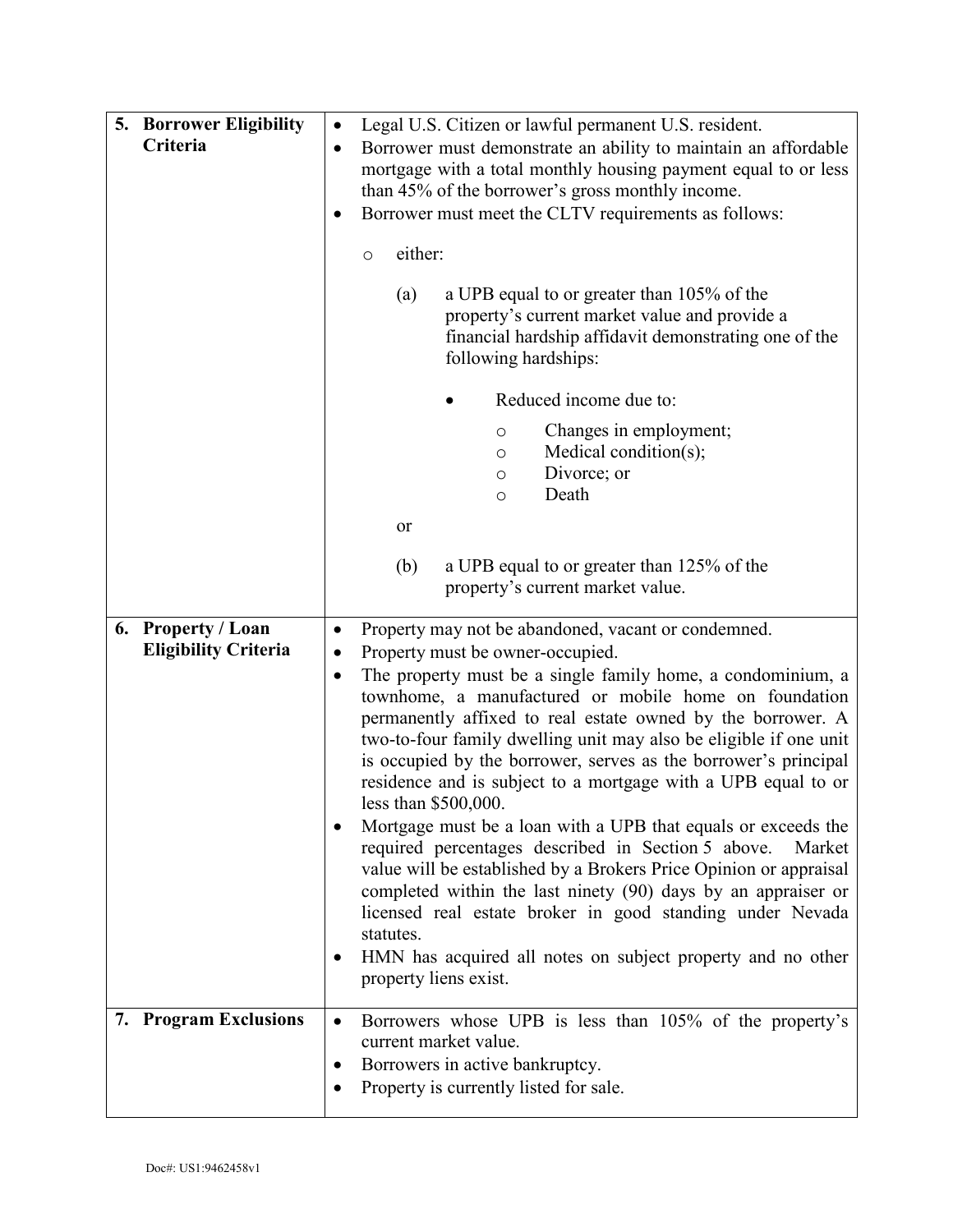| 8. Structure of                       | The Program may permanently modify and reduce the first mortgage                                                                                                                                                                                                                                                                                                                                      |
|---------------------------------------|-------------------------------------------------------------------------------------------------------------------------------------------------------------------------------------------------------------------------------------------------------------------------------------------------------------------------------------------------------------------------------------------------------|
| <b>Assistance</b>                     | loan to an amount that does not exceed the greater of:                                                                                                                                                                                                                                                                                                                                                |
|                                       | A loan amount equal to 100% of the current market value of the<br>$\bullet$<br>property; or<br>A loan amount resulting in a monthly total housing payment that<br>does not exceed 45% of the borrower's adjusted gross monthly<br>income.                                                                                                                                                             |
|                                       | There is a required dollar-for-dollar match. As a result of this<br>match, the final amount of assistance will be determined by (i)<br>subtracting the current market value of the property from borrower's<br>unpaid principal balance as defined by the last promissory note(s)<br>executed by the mortgagee multiplied by 50% or (ii) \$100,000,<br>whichever is less.                             |
|                                       | In addition, the borrower will execute a $0\%$ interest, zero payment<br>mortgage loan secured by a subordinate lien in favor of NAHAC<br>equal to the lesser of the amount of assistance provided or 20% of<br>current market value. The lien will be extinguished after the<br>borrower maintains a zero delinquent payment record for twelve<br>(12) months from date the assistance was provided. |
|                                       | If the homeowner does not comply with the requirements of this<br>Program and defaults within the first twelve (12) months, then<br>alternative resolutions, including short-sale, deed-in-lieu, or<br>foreclosure, will be pursued. In such an event, 50% of the net<br>proceeds of the subordinate lien will be due to NAHAC. The sales<br>price will be reduced by the following:                  |
|                                       | Usual and customary cost of sale and attorney's fees.<br>Taxes and any other payments due to federal, state and/or local<br>government entities.<br>Satisfaction of the first mortgage loan amount due to HMN and<br>it successors and assigns.                                                                                                                                                       |
|                                       | If there are insufficient or no net proceeds available after reducing<br>the sale amount by the above items, all or a portion of the note will<br>be forgiven as not to create an additional hardship on the borrower<br>at the time of closing. Any loan proceeds that are returned to the<br>Program will be reutilized to assist additional borrowers.                                             |
| 9. Per Household<br><b>Assistance</b> | $$100,000; $65,000$ is the estimated median amount of HHF<br>assistance.                                                                                                                                                                                                                                                                                                                              |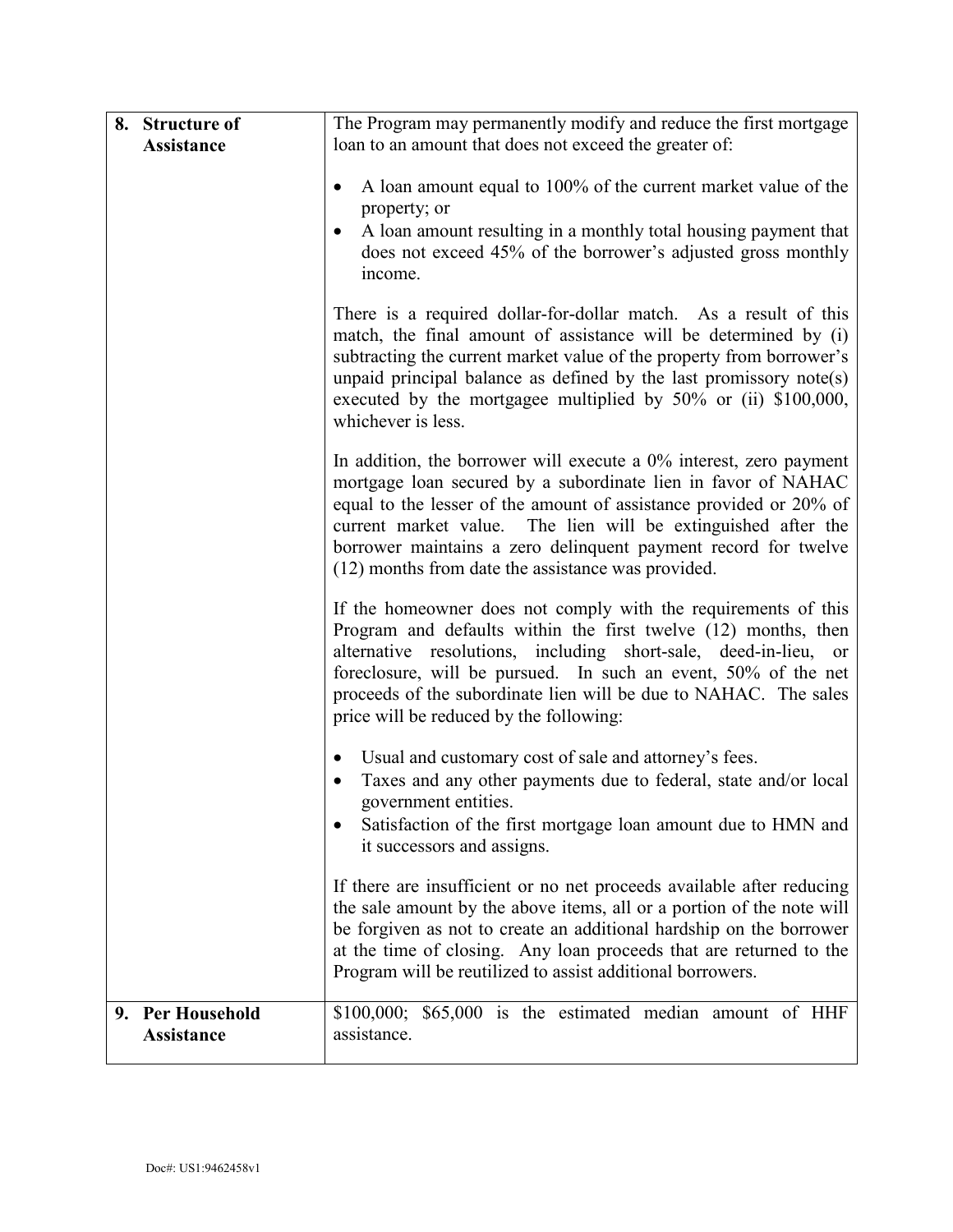| 10. Duration of<br><b>Assistance</b>                                            | Assistance will be disbursed in full upon the NAHAC loan closing<br>for qualified applicants.                                                                                                                                                                                                                                                                                                                                 |
|---------------------------------------------------------------------------------|-------------------------------------------------------------------------------------------------------------------------------------------------------------------------------------------------------------------------------------------------------------------------------------------------------------------------------------------------------------------------------------------------------------------------------|
| 11. Estimated Number of<br>Participating<br><b>Households</b>                   | A minimum of 615 households.                                                                                                                                                                                                                                                                                                                                                                                                  |
| 12. Program Inception /<br><b>Duration</b>                                      | This Program will begin in September 2013 or when the notes are<br>purchased by HMN whichever is sooner. It is projected that<br>assistance will be expended over a three-year period of time.<br>However, repayment of assistance may extend this time frame up to<br>one additional year.<br>Recaptured funds may be recycled and used in the Program until<br>December 31, 2017, at which time all remaining funds will be |
|                                                                                 | returned to Treasury.                                                                                                                                                                                                                                                                                                                                                                                                         |
| 13. Program Interactions<br>with Other Programs<br>(e.g. other HFA<br>programs) | HRP may interact with Mortgage Assistance Program (MAP).<br>Borrowers may receive assistance from more than one NAHAC<br>program as long as the total combined assistance does not exceed<br>\$100,000.                                                                                                                                                                                                                       |
| 14. Program Interactions<br>with HAMP                                           | None.                                                                                                                                                                                                                                                                                                                                                                                                                         |
| 15. Program Leverage<br>with Other Financial<br><b>Resources</b>                | As the Program will reduce the existing first mortgage loan; there<br>will be a minimum 1:1 private capital leveraged match. Lender<br>match amounts shall be documented at the time of closing of the<br>modification.                                                                                                                                                                                                       |
| 16. Qualify as an<br>Unemployment<br>Program                                    | $\Box$ Yes<br>$\boxtimes$ No                                                                                                                                                                                                                                                                                                                                                                                                  |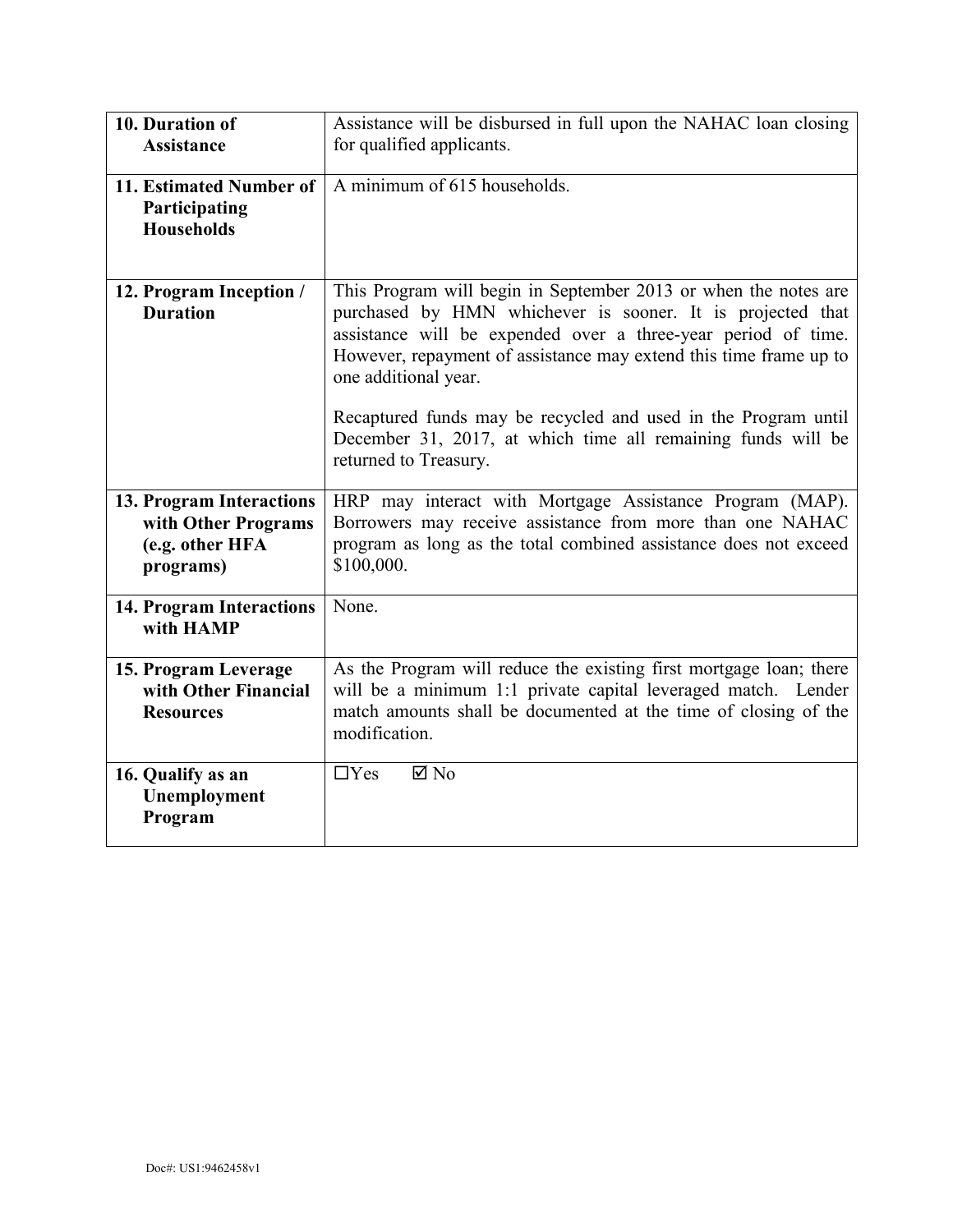#### **The Nevada Affordable Housing Assistance Corporation**

## **Nevada Recast Refinance and Modification Program (NRRM )**

| 1. Program Overview                                                        | The Nevada Recast, Refinance & Modification Program (NRRM) is<br>designed to assist approximately 1,000 Nevada families stay in their<br>homes by permanently changing their primary mortgages via<br>principal reductions in conjunction with a recast, refinance or<br>modification. Nevada Affordable Housing Assistance Corporation<br>(NAHAC) will provide qualified homeowners a principal reduction<br>of up to \$50,000. The following method will be used to reduce the<br>principal balance of a borrower's primary mortgage:<br>Up to $$50,000$ in assistance will be provided as a one-time up-<br>front payment applied to the mortgage of a borrower; and<br>Participating lender/servicers will agree to waive certain fees<br>(e.g., late charges, delinquency fees and penalties) and agree to<br>recast, refinance or modify the mortgage. |
|----------------------------------------------------------------------------|--------------------------------------------------------------------------------------------------------------------------------------------------------------------------------------------------------------------------------------------------------------------------------------------------------------------------------------------------------------------------------------------------------------------------------------------------------------------------------------------------------------------------------------------------------------------------------------------------------------------------------------------------------------------------------------------------------------------------------------------------------------------------------------------------------------------------------------------------------------|
| 2. Program Goals                                                           | The primary goals are to prevent avoidable foreclosures by<br>providing incentives for borrowers to stay current on their<br>mortgages and remain in their homes. The program goals will be<br>achieved primarily through the reduction of the borrower's negative<br>equity.                                                                                                                                                                                                                                                                                                                                                                                                                                                                                                                                                                                |
| 3. Target Population /<br><b>Areas</b>                                     | This program aims to serve all regions of the state and all<br>employment sectors, as the foreclosure and unemployment crises in<br>Nevada are widespread and varied.                                                                                                                                                                                                                                                                                                                                                                                                                                                                                                                                                                                                                                                                                        |
| 4. Program Allocation<br>(Excluding<br>Administrative<br><b>Expenses</b> ) | \$35,000,000                                                                                                                                                                                                                                                                                                                                                                                                                                                                                                                                                                                                                                                                                                                                                                                                                                                 |
| <b>5. Borrower Eligibility</b>                                             | Legal U.S. resident or lawful permanent U.S. resident.<br>Borrower will be required to sign a hardship affidavit,<br>demonstrating the borrower's negative equity.<br>Borrower eligibility will be analyzed with information provided<br>during the application process by the servicer.<br>Borrower must not have liquid assets in excess of the total<br>amount of NRRM assistance provided.<br>Borrower must be current on mortgage payments as defined in                                                                                                                                                                                                                                                                                                                                                                                                |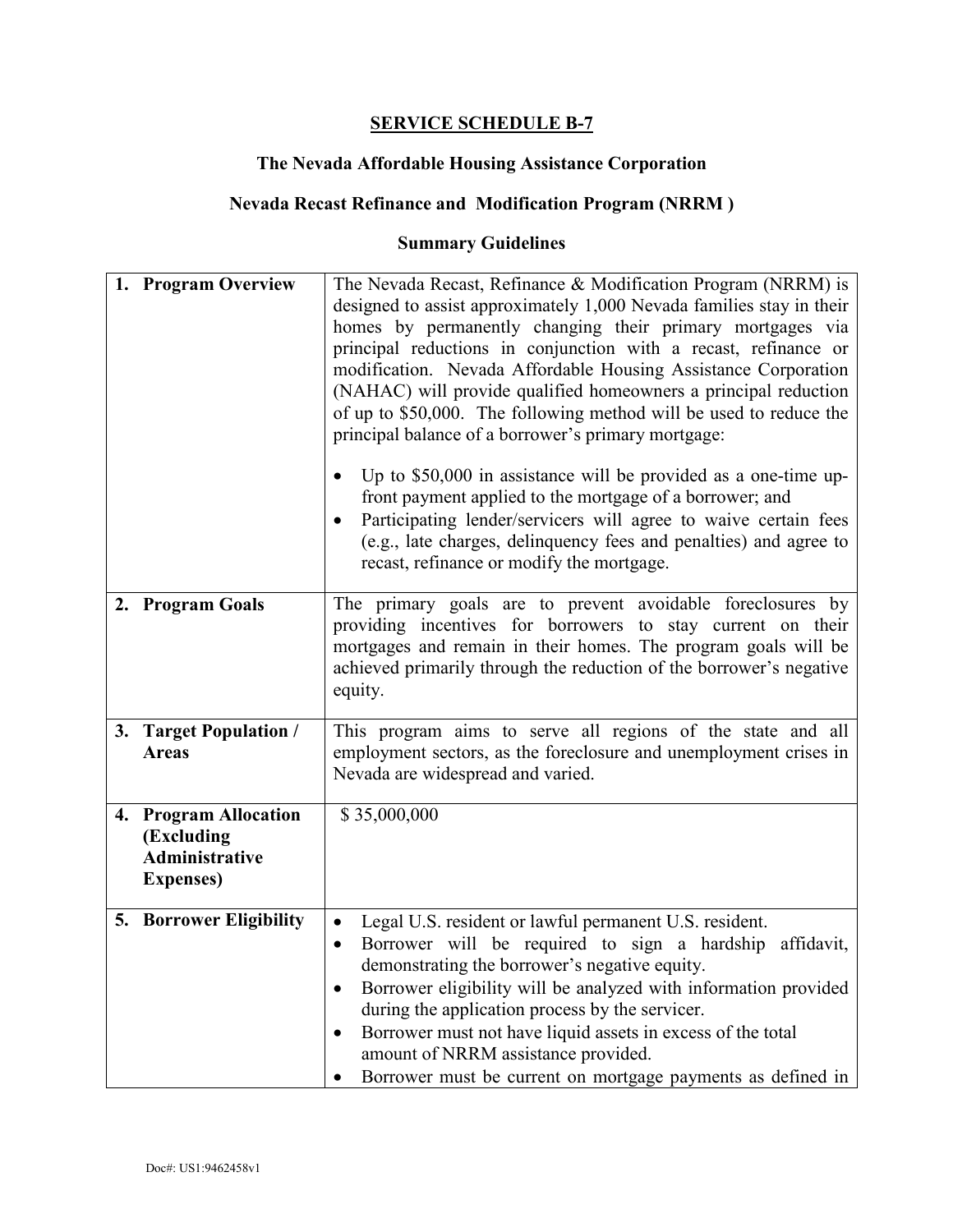|                                                   | the underwriting guidelines and/or the lender's criteria.                                                                                                                                                                                                                                                                                                                                                                                                                                                                                                                                                                                                                                                                                                                                                                                                                                                                                                                                                                                                                                                                               |
|---------------------------------------------------|-----------------------------------------------------------------------------------------------------------------------------------------------------------------------------------------------------------------------------------------------------------------------------------------------------------------------------------------------------------------------------------------------------------------------------------------------------------------------------------------------------------------------------------------------------------------------------------------------------------------------------------------------------------------------------------------------------------------------------------------------------------------------------------------------------------------------------------------------------------------------------------------------------------------------------------------------------------------------------------------------------------------------------------------------------------------------------------------------------------------------------------------|
| 6. Property / Loan<br><b>Eligibility Criteria</b> | Property is owner-occupied and serves as the borrower's<br>$\bullet$<br>primary residence.<br>However, properties with a second mortgage will be considered<br>based on the program guidelines.<br>Mortgage must have a loan origination date prior to January 1,<br>2009.<br>Mortgage must be owned by a non-GSE investor.<br>Mortgage balance cannot exceed the current GSE loan limit.<br>$\bullet$<br>Pre-assistance principal balance must exceed 110% loan-to-<br>value ratio (LTV) based upon valuation obtained by NAHAC or<br>the servicer.<br>Post-assistance principal balance must fall between 100% and<br>115% LTV based upon valuation obtained by NAHAC or the<br>servicer.<br>Following assistance and recast, refinance or modification,<br>principal, interest, taxes and insurance payments (PITI) cannot<br>exceed 45% of borrower's gross monthly income.                                                                                                                                                                                                                                                         |
| 7. Program Exclusions                             | Borrowers with GSE loans.<br>$\bullet$                                                                                                                                                                                                                                                                                                                                                                                                                                                                                                                                                                                                                                                                                                                                                                                                                                                                                                                                                                                                                                                                                                  |
|                                                   | Borrowers in active bankruptcy.                                                                                                                                                                                                                                                                                                                                                                                                                                                                                                                                                                                                                                                                                                                                                                                                                                                                                                                                                                                                                                                                                                         |
| 8. Structure of<br><b>Assistance</b>              | NRRM Program assistance will be administered as a one- time<br>direct payment to the servicer. All assistance will be structured as a<br>0% interest, forgivable loan secured by a lien recorded against the<br>property. The lien has a term of four (4) years and is forgiven at a<br>rate of twenty-five percent $(25%)$ per year with full forgiveness at<br>the end of year four (4), provided the borrower complies with the<br>terms of the loan. The loan will be repayable if the borrower<br>defaults under the terms of the loan or if the borrower sells the<br>property before the four (4) year time period expires and there is<br>equity in the property after payment of the $1st$ priority lien holder.<br>Borrowers will not always receive the maximum assistance amount<br>of \$50,000. If the borrower defaults under the terms of the loan or<br>sells the property before the forgiveness period expires, the then<br>unforgiven portion of the loan will be due and payable to NAHAC.<br>All funds returned to NAHAC may be recycled until December 31,<br>2017; thereafter they must be returned to Treasury. |
| 9. Per Household<br><b>Assistance</b>             | The maximum amount of mortgage principal reduction receivable<br>by a qualified borrower is \$50,000 from HHF funds. The estimated<br>average amount of assistance is \$36,000.                                                                                                                                                                                                                                                                                                                                                                                                                                                                                                                                                                                                                                                                                                                                                                                                                                                                                                                                                         |
|                                                   |                                                                                                                                                                                                                                                                                                                                                                                                                                                                                                                                                                                                                                                                                                                                                                                                                                                                                                                                                                                                                                                                                                                                         |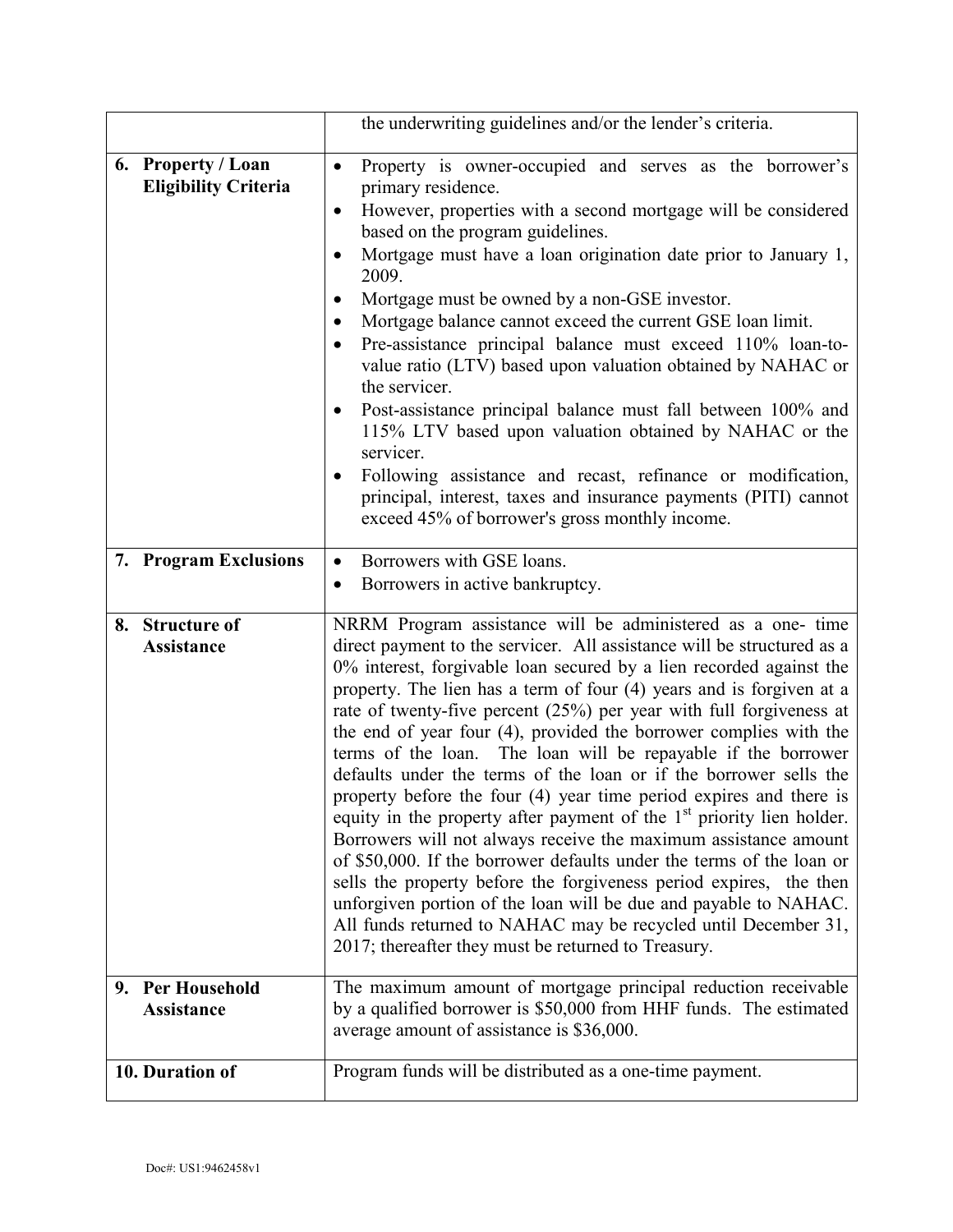| <b>Assistance</b>                                                |                                                                                                                                                                                                                                                                 |  |  |
|------------------------------------------------------------------|-----------------------------------------------------------------------------------------------------------------------------------------------------------------------------------------------------------------------------------------------------------------|--|--|
| 11. Estimated Number of<br>Participating<br><b>Households</b>    | Approximately 1,000 households could be assisted under this<br>program.                                                                                                                                                                                         |  |  |
| 12. Program Inception /<br><b>Duration</b>                       | This program will continue until all funds are committed or before<br>December 31, 2017, whichever is sooner.                                                                                                                                                   |  |  |
| 13. Program Interactions<br>with Other HFA<br><b>Programs</b>    | The NRRM Program could have some form of interactions with the<br>other HHF programs both pre- and post-assistance. Borrowers may<br>receive assistance from more than one NAHAC program as long as<br>the total combined assistance does not exceed \$100,000. |  |  |
| 14. Program Interactions<br>with HAMP                            | None.                                                                                                                                                                                                                                                           |  |  |
| 15. Program Leverage<br>with Other Financial<br><b>Resources</b> | NAHAC will require that the loan servicer waive certain fees like<br>late charges, delinquency fees and penalties, and recast, refinance or<br>modify the principal reduced loan and participate in its recordation.                                            |  |  |
| 16. Qualify as an<br>Unemployment<br>Program                     | $\boxtimes$ No<br>$\Box$ Yes                                                                                                                                                                                                                                    |  |  |